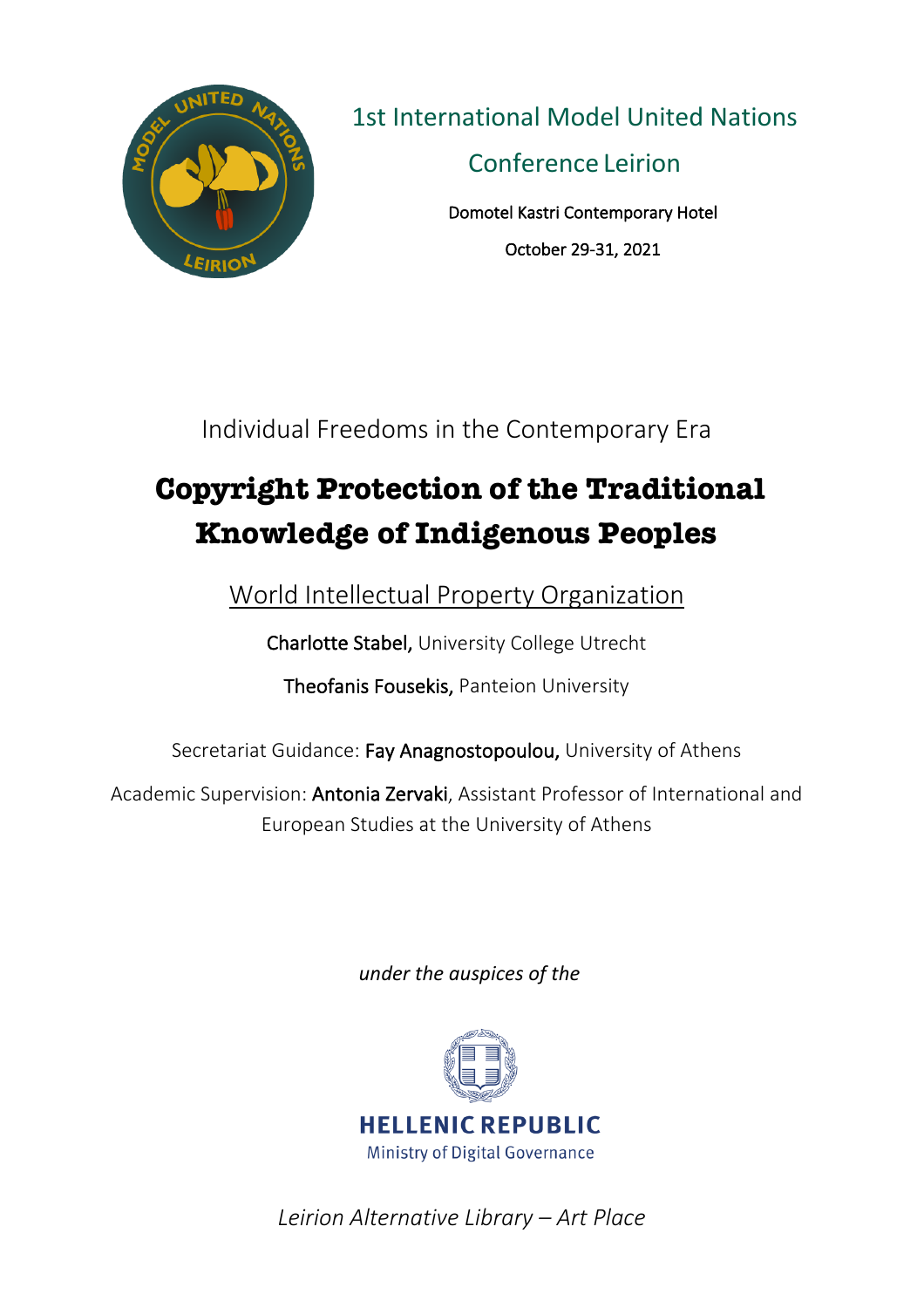

## **Contents**

|    | The Intellectual Property Protection System and Traditional Knowledge  5 |  |
|----|--------------------------------------------------------------------------|--|
|    |                                                                          |  |
|    |                                                                          |  |
| 1. |                                                                          |  |
| 2. |                                                                          |  |
| 3. |                                                                          |  |
| 4. |                                                                          |  |
|    |                                                                          |  |
|    |                                                                          |  |
|    |                                                                          |  |
|    |                                                                          |  |
|    |                                                                          |  |
|    |                                                                          |  |
|    |                                                                          |  |
|    |                                                                          |  |
|    |                                                                          |  |
|    |                                                                          |  |
|    |                                                                          |  |
|    |                                                                          |  |
|    |                                                                          |  |
|    |                                                                          |  |
|    |                                                                          |  |
|    |                                                                          |  |
|    |                                                                          |  |
|    |                                                                          |  |
|    |                                                                          |  |
|    |                                                                          |  |
|    |                                                                          |  |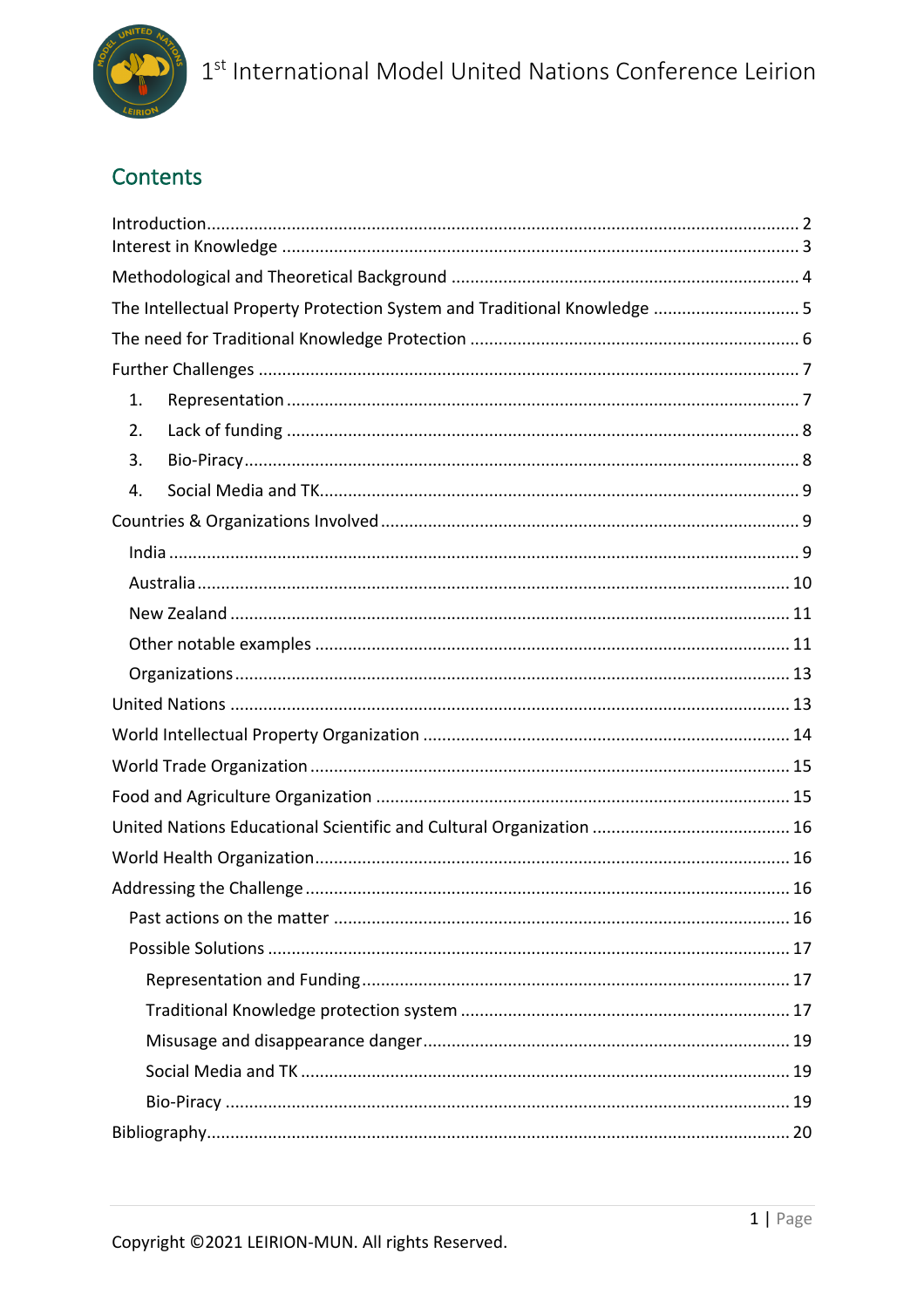

## Introduction

Knowledge has been a coveted possession of mankind since ancient times. It has its foundations on each individual group of people that created it and passed it generation after generation, cultivating the future of their community. However, it was not until relatively recently though, after the World War IIs, that the concept of "intellectual knowledge and property" has been highlighted. The social evolutionary pattern has been stigmatized by a process from which societies – usually in developed countries – have moved towards a more technological orientation. As a result, most traditional practices and knowledge have been marginalized in favor of newer practices. Under this climate these conditions, it's difficult to establish a pattern of protecting traditional knowledge in a time when it's constantly marginalized and especially when it derives from indigenous societies. This creates a difference between the knowledge vested of indigenous people and the corporate interests in using that knowledge. This leads, unfortunately, in a gap between source materials, producers and the rights of indigenous people that formulated that knowledge. Corporate interests are the ones being awarded in the end for the results of regimes that belong to a specific group of people while the integrity of these people and local communities as a whole is threatened.

International institutions have generally struggled with the regulation of this matter. In detail, the first attempts of protecting the rights of indigenous people were noted in the 80s when the interest of protecting indigenous populations started to increase in the United Nations. The problem was that a great part of traditional materials and knowledge was unlawfully exported from less developed countries into the big markets of the world. As a result, many corporations were making money – and still make –from the cultural heritage of local people.

The "The Indigenous and Tribal Peoples Convention" that took place on 1989 represents the forerunner of what came to be known as rights of indigenous people. The UN Resolution 61/295 though that declared the protection of indigenous people rights consists the step in stone in their protection.

In recent years the discussion concerning the effective protection of TK in light of the tremendous role that TK and IP systems play in the contemporary global economic system, has augmented. As a specialized agency of the UN, the World Intellectual Property Organization (WIPO) seeks the protection of TK. Even though negotiations started in 2011 aiming at the creation of "international legal instruments on TK", it is evident that further negotiations will continue.

The aim ought to be a well-structured protective system for TK of indigenous people at an international level in order to serve the needs of diverse communities who own that knowledge. The diverse populations in each continent, new threats such as the difficulty in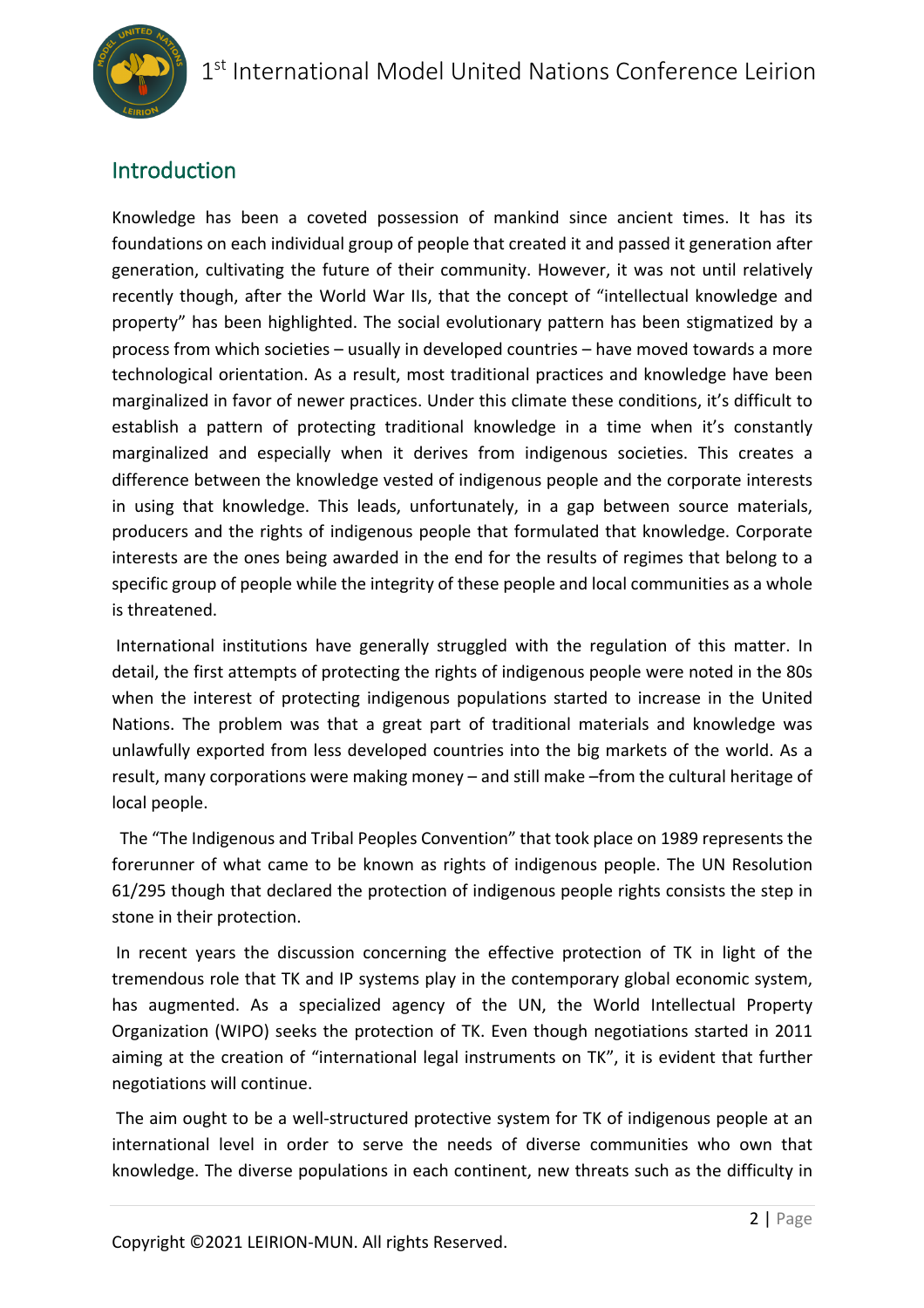

documentation and the rise of bio-piracy, surely create a new phase of questions and call for immediate action from all states and organizations.

## Interest in Knowledge

The history of intellectual property – meaning copyrights, trademarks and patent  $-$  has evolved throughout the years while continuing playing its vital role in the economic growth and development of the world. The first record of granting a patent for a person's work was noted in Sybaris, a Greek state, around 500 BCE. The state granted a one-year patent for "any new refinement in luxury".

Much has changed though since the  $6<sup>th</sup>$  century BCE. The introduction of mercantilism opened the window for an economy based on trade. In Medieval Europe, the guilds hold the power to introduce new innovations in the creation of goods. Many advancements at that time were produced by the consolidation of political power and religious agendas of the authorities. Usually, the guilds used their rights to govern intellectual property law in order to establish monopolies that were perceived as a threat to the status quo.

In Elizabethan England, the first real strides towards intellectual property laws, as we know it today, were drawn. In 1623, by an Act of the Parliament, the "Stature of Monopolies" was implanted. It granted the "true and first inventor" a period of 14 years of exclusive control over any invention he created. 100 years later and again by an Act of the Parliament, the "Stature of Anne" granted inventors the possibility of a 14-year renewal based upon the satisfaction of certain conditions.

Despite its early historical link with monopoly and privilege, the scope of this matter continues to expand. The term "intellectual property" was actually fashioned as a generic term during the 19<sup>th</sup> century, the time of industrialization and development. It was during this period that actual laws were adopted in order to widen the protection of intellectual property. The first step was made in France in 1883. The Paris Convention granted inventors the right to protect their invention regardless of the country in which they were produced.

Just 3 years later, writers and artists were put under the international umbrella of legal protection for the work they produced as a result of the Berne Convention. In addition, The Madrid Agreement, introduced a wider protection for trademarks in 1891. Lastly, in 1893, the Paris and Berne Conventions merged to become the United International Bureau of the Protection of Intellectual Property.

The biggest step was taken during the 90s when the Trade-Related Aspects of Intellectual Property Rights was signed. The TRIPS is a creation of the World Trade Organization which represented the milestone of intellectual property protection in the 20<sup>th</sup> and 21<sup>st</sup> century. The rights covered are copyright, trademark, geographical indications, industrial designs i.e. The three distinct aims of the agreement are (1) standards for protection, (2) domestic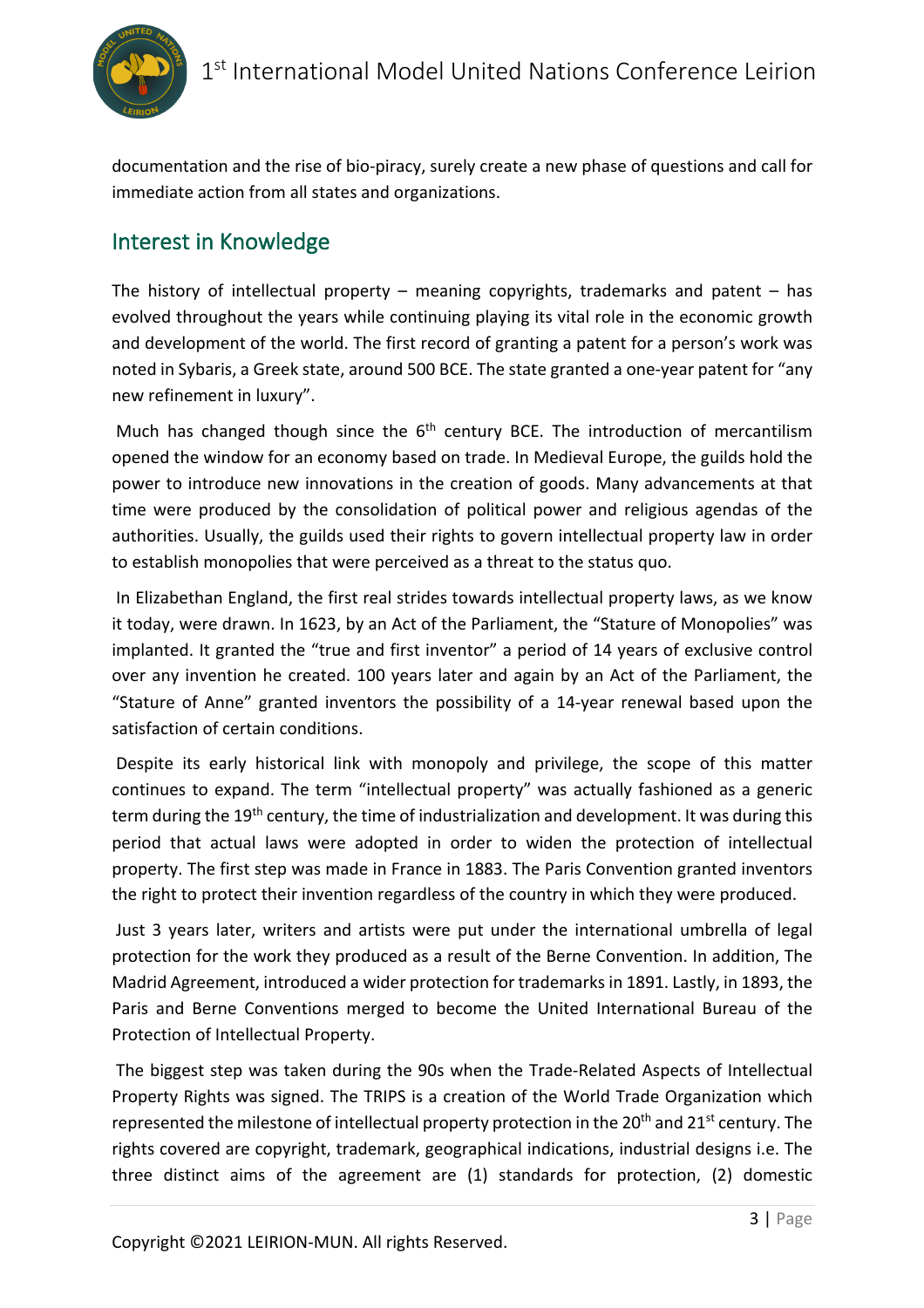

enforcement of protection rights and (3) dispute settlement between World Trade Organization members.

Today, international intellectual property law is governed by the World Intellectual Property Organization, which is a specialized agency of the United Nations and has taken an orientation towards the protection of the TK of indigenous people. In 2000, the committee decided to establish an Intergovernmental Committee on Intellectual Property and Genetic Resources, Traditional Knowledge and Folklore (IGC). At the same time the Permanent Forum for Indigenous People (UNPFII) was established as a high-level advisory body to the Economic and Social Council. In 2007 the United Nations adopted for the first time a Resolution (61/295) on the Rights of Indigenous people signifying that the need of protecting their knowledge has become a matter of utmost importance. Lastly, in 2009 they agreed to develop an international instrument that would give traditional knowledge, genetic resources and cultural expressions effective protection.

## Methodological and Theoretical Background

**Indigenous people:** Inheritors and practitioners of a vast and unique culture that relates mainly but not only with the environment they inhabit. There are more than 370 million indigenous people in 70 countries practicing distinct social, political, cultural and economic characteristics.

**Traditional knowledge (TK):** It's the knowledge, the skills and the practices developed over the centuries, passed by elders to the next generations within the community and the formation of a unique and district cultural identity.

**Intellectual Property (IP):** Inventions, literary and artistic works, fashion and graphic designs, symbols, names and images, all sum up under the umbrella of intellectual property.

Copyright<sup>1</sup>: It is the right to copy. This means that the original creator has the exclusive and assignable legal right to reproduce the work for a given amount of time. Any unauthorized reproduction may lead to severe legal persecutions. The protection of all the above is called **copyright protection**. While the unauthorized reproduction of someone's authentic work is called **piracy**.

Patent<sup>2</sup>: It is an exclusive right granted for the invention of a new product, method or technique. When the inventor is granted patent protection, this practically means that the

<sup>1</sup> World Intellectual Property Organization (WIPO) *IP/ Copyright* https://www.wipo.int/copyright/en/

<sup>2</sup> WIPO *IP/Patents* https://www.wipo.int/patents/en/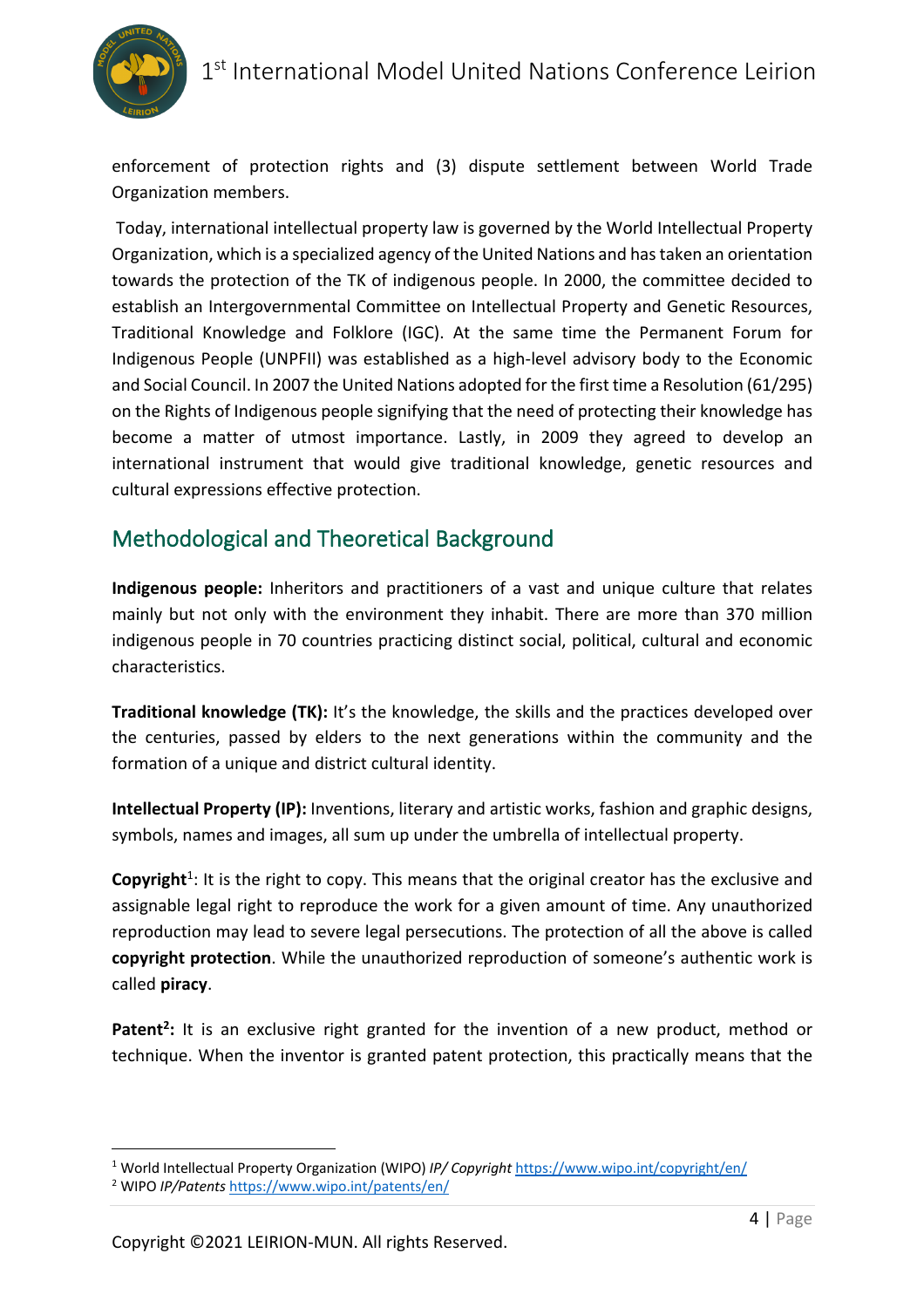

invention cannot be commercially made, used, distributed, imported or sold by others without the patent owner's consent.

**Trademarks<sup>3</sup>:** A trademark is a sign capable of distinguishing the goods or services of one enterprise from those of other enterprises. Trademarks are protected by intellectual property rights.

**Industrial Designs4:** An industrial design constitutes the ornamental aspect of an articleobject; it may consist of three- or two-dimensional features, such as the shape patterns, lines or color of a creation. The owner of a registered industrial design has the right to prevent third parties from making, selling or importing articles bearing or embodying a copy of this design, when such acts are undertaken for commercial purposes.

**Bio-piracy**: The unauthorized and uncompensated collection of biological resources (indigenous plants and animals) by individuals or companies who then use or patent them for their own benefit. Illegal bioprospecting or biological theft. Also known as eco-piracy.

## The Intellectual Property Protection System and Traditional Knowledge

Intellectual property plays a significant role in today's economic, social and cultural system as it is a driving force towards innovation, economic growth, social and cultural development. None would exaggerate if he claimed that every field of our life is surrounded, governed and protected by intellectual property laws. *Trademarks* indicate the origin of products, so that consumers can be informed. *Designs* specify how products look. *Copyrights* enable artistic creations, such as books, music, paintings, photos, and films. *Patents* protect technical and pharmaceutical inventions that can be life-changing, like new technological equipment, medicines, etc. Therefore, Intellectual property, although a legal concept and mechanism, influences trade, competition, taxes, and other areas.

It is more than clear that in today's economy, the generation and management of knowledge plays a predominant role in wealth creation - particularly when compared with traditional factors of production such as land, labor, and capital. We should however equally valid all sources of knowledge; Traditional knowledge, as one knowledge source, should enjoy equal protection as any other innovative idea.

However, the implementation of standard IP approaches is particularly difficult with regard to traditional knowledge, which "cannot be fully or properly accounted for through the

<sup>3</sup> WIPO *IP/Trademarks* https://www.wipo.int/trademarks/en/

<sup>4</sup> WIPO *IP/Industrial designs* https://www.wipo.int/designs/en/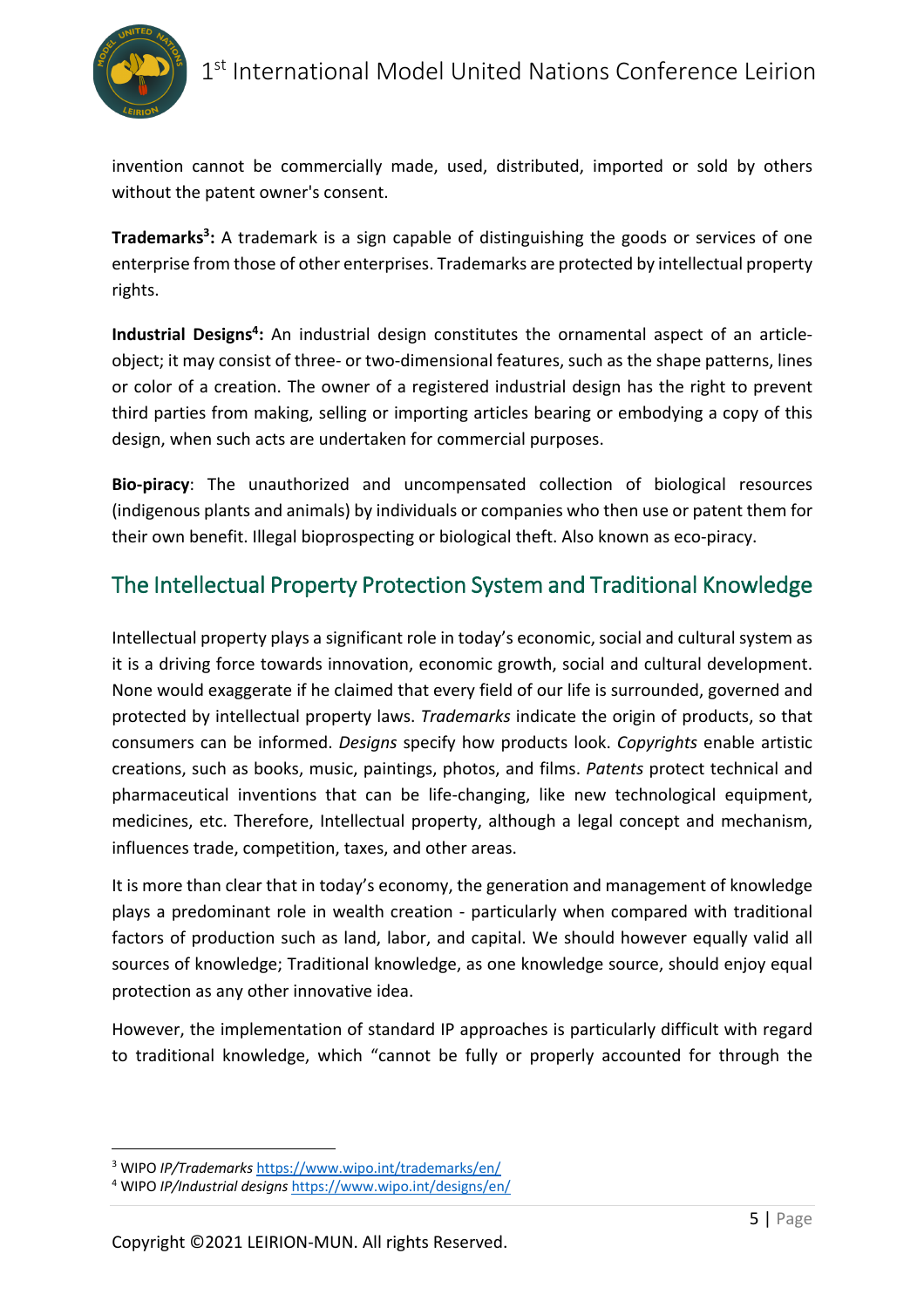

Western-oriented prism of patents, copyrights, trademarks and other formal IP outputs."<sup>5</sup> More specifically, patents reward a corporate entity or individual with a temporary monopoly to use an innovation. Traditional knowledge, on the other hand, is often collaborative, "public" and incremental, relying on a community's insights and know-how often built up over generations.

## The need for Traditional Knowledge Protection

It is pivotal to understand that the traditional knowledge of indigenous people is the identity of their local community<sup>6</sup>; each indigenous community has its own distinctive identity, even if they share similarities. If traditional knowledge is lost or misused, who are indigenous people and where do they belong? Therefore, valuing and protecting traditional knowledge is critically important to ensure that future generations of indigenous people can learn to be members of their community, progress, evolve and develop new methods, practices and traditions.

However, Traditional knowledge is under threat; it is disappearing<sup>7</sup>. The reasons behind this phenomenon are strongly related to modern lifestyle. What is more to say, young people who are ultimately the next generation of indigenous communities - are less interested in tradition and more fascinated by new technologies. When they migrate in urban areas, they maintain no traditional practices like indigenous language, habits, clothing etc. Thus, many elders are not able or sometimes willing to transmit their knowledge to someone within the community who can protect and spread it when they are gone, given the fact that TK is mostly passed through the generations in oral manner.

Lastly, an increasing number of researchers and companies turn up unannounced with a government license in hand to do research and collect genetic resources or other information from local communities without any prior consultation with the indigenous people - who are the holders of the traditional knowledge. There are often few to zero institutional structures in place – and usually where they exist, they are weakened – for researchers to consult with the indigenous communities before conducting their research. Many companies consider that a government license is enough for the research to take place. But this practice clearly violates indigenous people rights and morals. Attempts to exploit TK for industrial or commercial benefit can lead to its misappropriation and can prejudice the interests of its rightful custodians.

<sup>5</sup> J. De Beer, C. Armstrong, C. Oguamanam, T. Schonwetter: 2014

https://open.uct.ac.za/bitstream/item/9947/Innovation%20%26%20Intellectual%20Property%20%20Collabor

ative%20Dynamics%20in%20Africa.pdf?sequence=1<br>
<sup>6</sup> C. Jewell: 2017 https://www.wipo.int/wipo\_magazine/en/2017/01/article\_0004.html <sup>7</sup> C. Jewell: 2017 https://www.wipo.int/wipo\_magazine/en/2017/01/article\_0004.html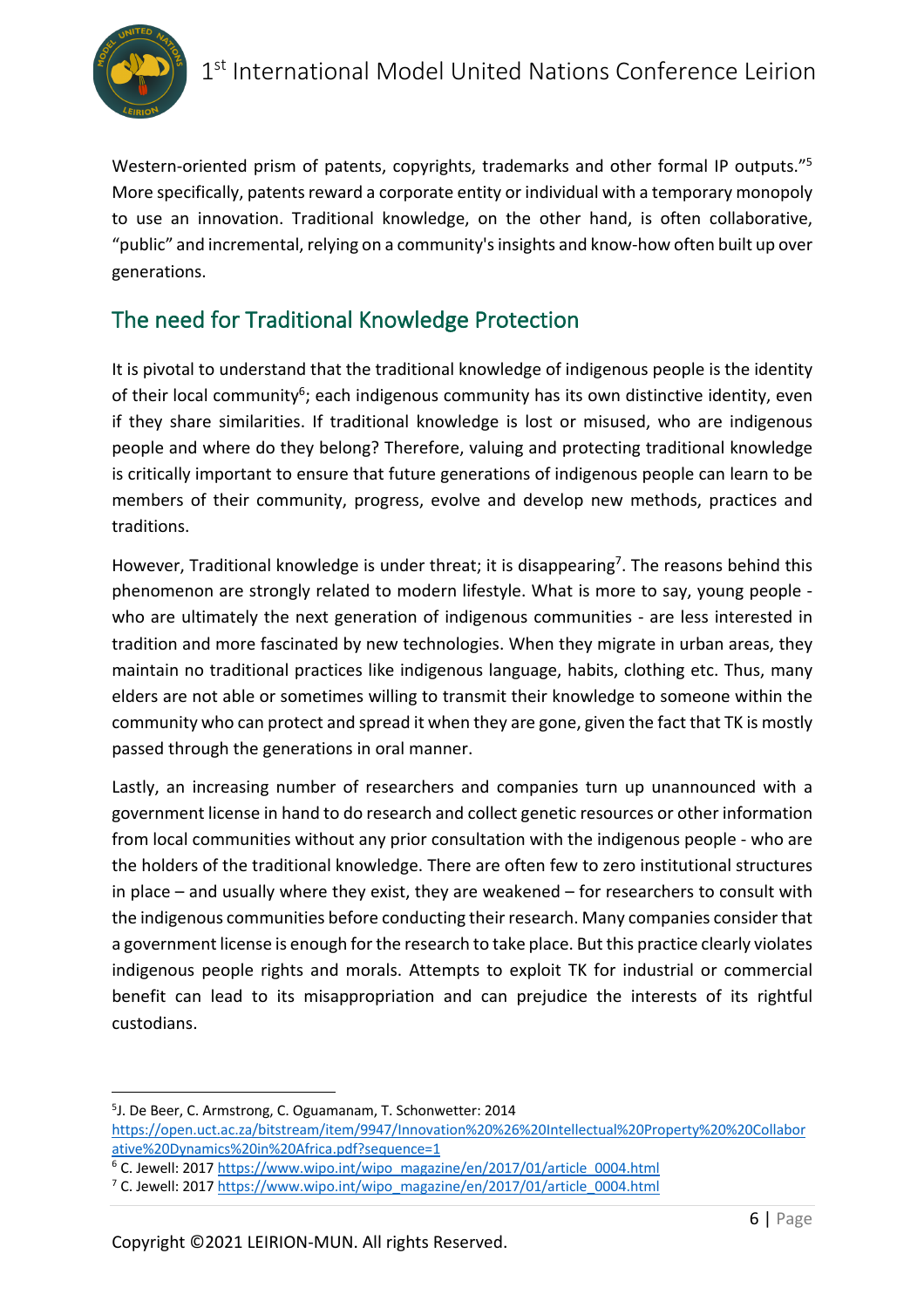Additionally, there are concerns that this traditional knowledge is being used and patented by third parties, like companies and international corporations, without the prior informed consent of TK holders and that few of the derived benefits are shared with the communities in which this knowledge originates and exists<sup>8</sup>. Such concerns have pushed TK to the forefront of the international agenda, triggering lively debate about ways to preserve, protect, further develop and sustainably use TK. Documenting and digitizing TK-related information in the form of a TKDL is proving to be an effective means of preserving TK and of preventing its misappropriation by third parties.

## Further Challenges

## **1. Representation**

For decades, indigenous people have been marginalized and excluded from decision-making spheres in their countries<sup>9</sup> and around the globe. Even as citizens of a country, their opportunities to participate in the political life of their home nation, voice their concerns and raise awareness about their problems, is minimal.

While a number of international legal and political documents exist<sup>10</sup>, cementing their rights, implementation of these mechanisms has proven a thorn in its progress. The electoral system for once appears to favor people with some socio-economic backgrounds. It is evident that indigenous people – which account for about 15% of the extreme poor – cannot be eligible to support a political campaign and thus enter the political arena or even if they can, the government does not allow it. Apart from the economic part of these restrictions, the ethnic, cultural, religious and linguistic background also contributes to their marginalization.

In addition, political parties play a key role in mediating between societal interests and state institutions. Undoubtedly, parties dominate the process of representation. Rules though regulating party formation and functioning can have a major effect on the ability of minority groups to secure adequate positions in national parliaments. These regulations can be observed in regions where major ethno-political issues take place and the government power does not want to hinder its authority (ex. Sub-Saharan Africa).

All these legal restrictions and regulations of course restrict indigenous people's representation on an international level since the international scene is composed by each nation's representative and IP usually are excluded from that process. Even the Permanent Forum for Indigenous People has made baby steps in the protection of their rights.

<sup>8</sup> See *Countries and Organizations Involved/ Companies* (pp. 12-13)

 $9$  Examples include the US, Latin America and South African countries

<sup>&</sup>lt;sup>10</sup> Ex. United Declaration on the Rights of Indigenous People, American Declaration on the rights of Indigenous People.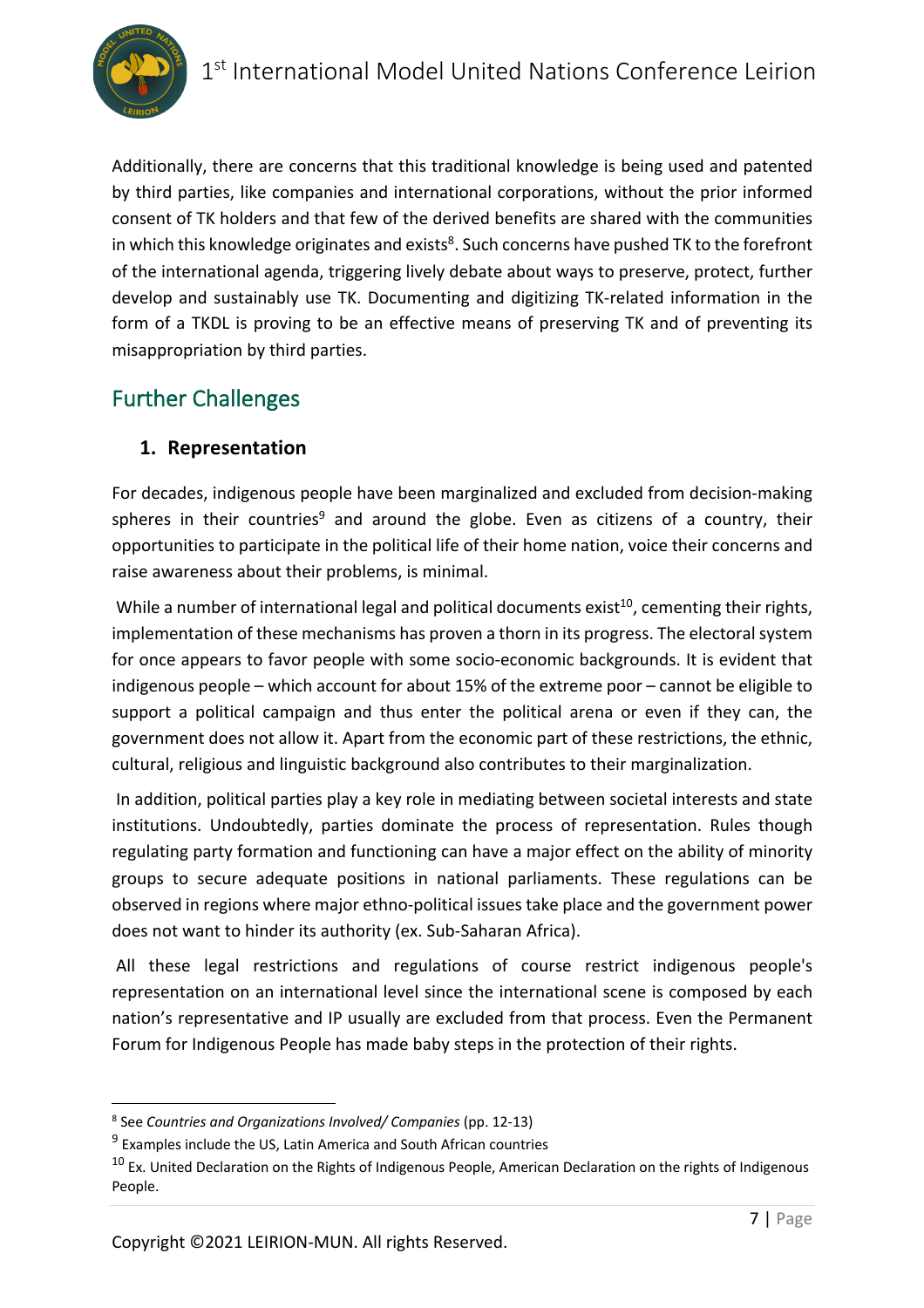

## 2. **Lack of funding**

Except for the restrictive legal measures that diminish the opportunities of indigenous people in expressing their voices, lack of funding has also contributed to this phenomenon. There is a plethora of communities amongst them that stress the issue of insurmountable difficulties in financing the participation of their representatives.

To address this issue, the WIPO General Assembly decided in 2005 to create the WIPO Voluntary Fund to finance the participation of these people in the discussions. At the beginning, the Fund was largely supported by numerous member states that did not have ethno-political issues. But as the meaning of the word "voluntary" signifies, when and if someone wants to donate, will donate. There is no legal measure or instrument that binds member states to that. Thus, today the Fund is depleted, and contributions are urgently sought.

In October 2019 and after a long time of inactivity, the European Union representative announced that Germany and Finland would donate 15 000 euros each to the Fund. These contributions invigorated the fund and allowed extra participation from indigenous communities. Yet, the question of how effective the Fund is without legally binding member states, remains to be answered.

## **3. Bio-Piracy**

Throughout the years, indigenous people have built their lives around the conservation of biodiversity and the knowledge related to it. Rural communities have developed intimate knowledge of the use of biological resources and ingredients that are vital for their survival especially in hostile environments. It also resembles a form of identity and contributes to social cohesiveness and thereby reduces vulnerability and poverty.

In recent years though, traditional knowledge is sometimes used to promote and develop cosmetic products. Researchers or companies take biological resources without official sanction, largely from less developed countries. Well known examples include a US patent on basmati rice from India and ayahuasca used in indigenous Amazonian healing. Despite the measure implanted in the Convention on Biological Diversity, it's not easy to prevent biopiracy because there aren't many laws that bind countries on the topic.

The major issue that bioprospecting creates is the undermining of national economic interests while extending colonial exploitation in a scientific way and through non-lethal means. As a result, indigenous population loses control of these resources which poses a real threat to their livelihoods.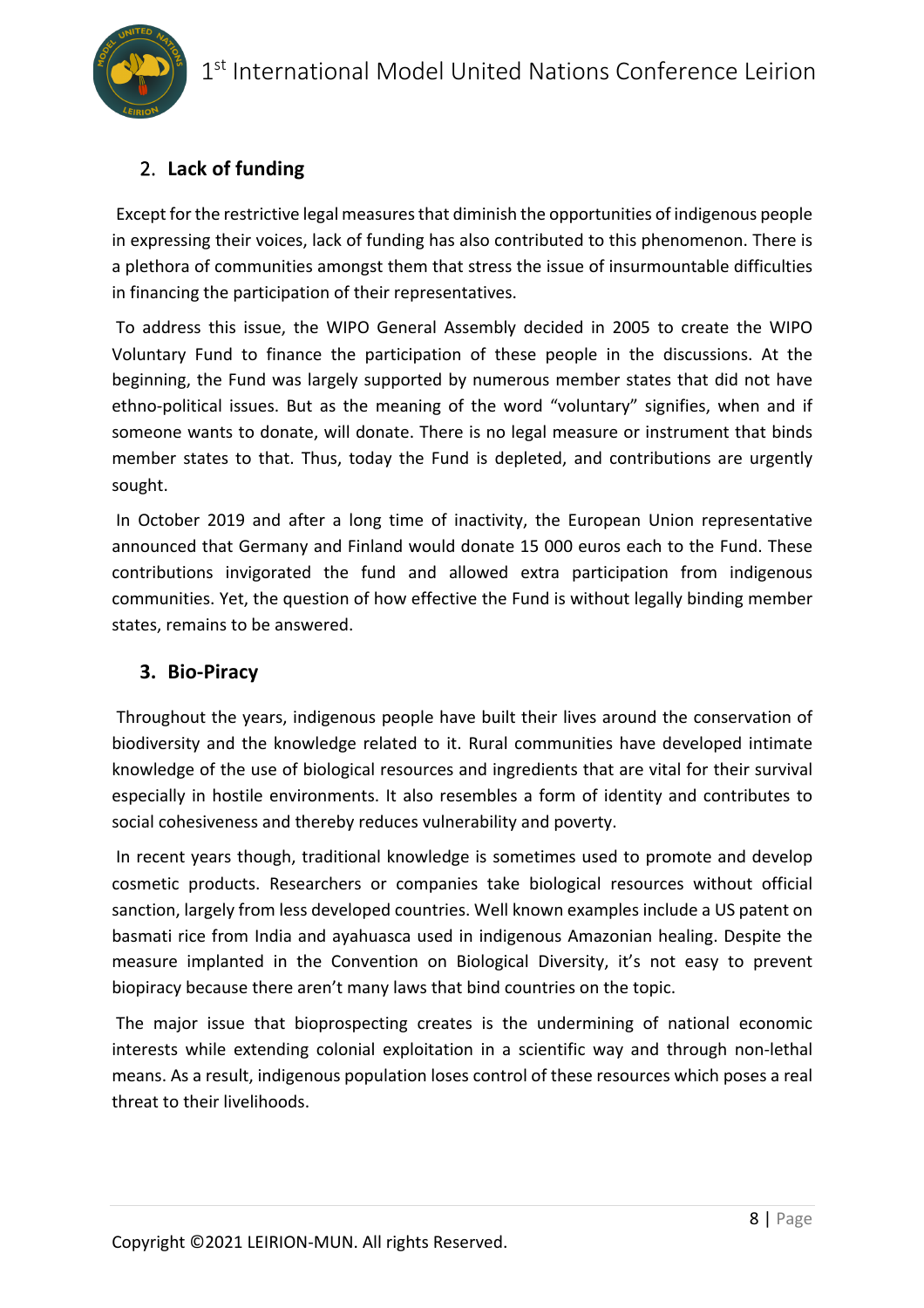

## **4. Social Media and TK**

The conservation of traditional knowledge in an era of cultural homogenization and globalization represents an issue that should be addressed. The problem that occurs concerns the documentation and passing of this knowledge to future generations. Different factors such as the absence of "neutral" spaces (ex. Libraries) in most regions where indigenous people live, the postcolonial education system that marginalizes traditional knowledge and of course copyright and intellectual property issues create an obstacle.

Thankfully, the technological explosion has brought to the table new ways of conserving and promoting traditional knowledge. In detail, social media such as YouTube, Facebook and Twitter allow individuals and communities to create and share user generated content. Recently a new tendency has been observed. Many young people have started using TikTok as a means to participate actively in promoting and protecting TK. The basic problem that indigenous people face is the lack of representation. Through platforms such as TikTok, they finally have an international voice directly to the public and can express their problems while promoting their culture and raising awareness. In Australia for example, many indigneous people have been using the internet for this purpose since a young age despite the difficulties in terms of accessibility.

Most social media do not require extensive knowledge or training in order to be used. With most countries already having access to the internet and to cell phones, preserving and promoting traditional knowledge has become easier.

Social media can represent a way for the youth to further expand their horizons without depriving them of the indigenous knowledge that is their birthright. We must not forget though that even though social media can work in favor of traditional knowledge, there is always the possibility that they can undermine and erase parts of a culture in light of globalization.

## Countries & Organizations Involved

### **India**

Preserving ancient practices and traditions is a challenging task, considering the nature of the current system of intellectual property rights, established for the purposes of modern commerce in the western world. Traditional knowledge is not always compatible with the standards set by the current system and is often misused for profit-making enterprises. There are gaps such as the language or the format of the knowledge which have to be bridged. - Traditional knowledge not only forms an integral part of many local communities' identity but also plays a critical role in the continuance and development of their existence as traditional communities by providing them with food security, health care, religion, and culture among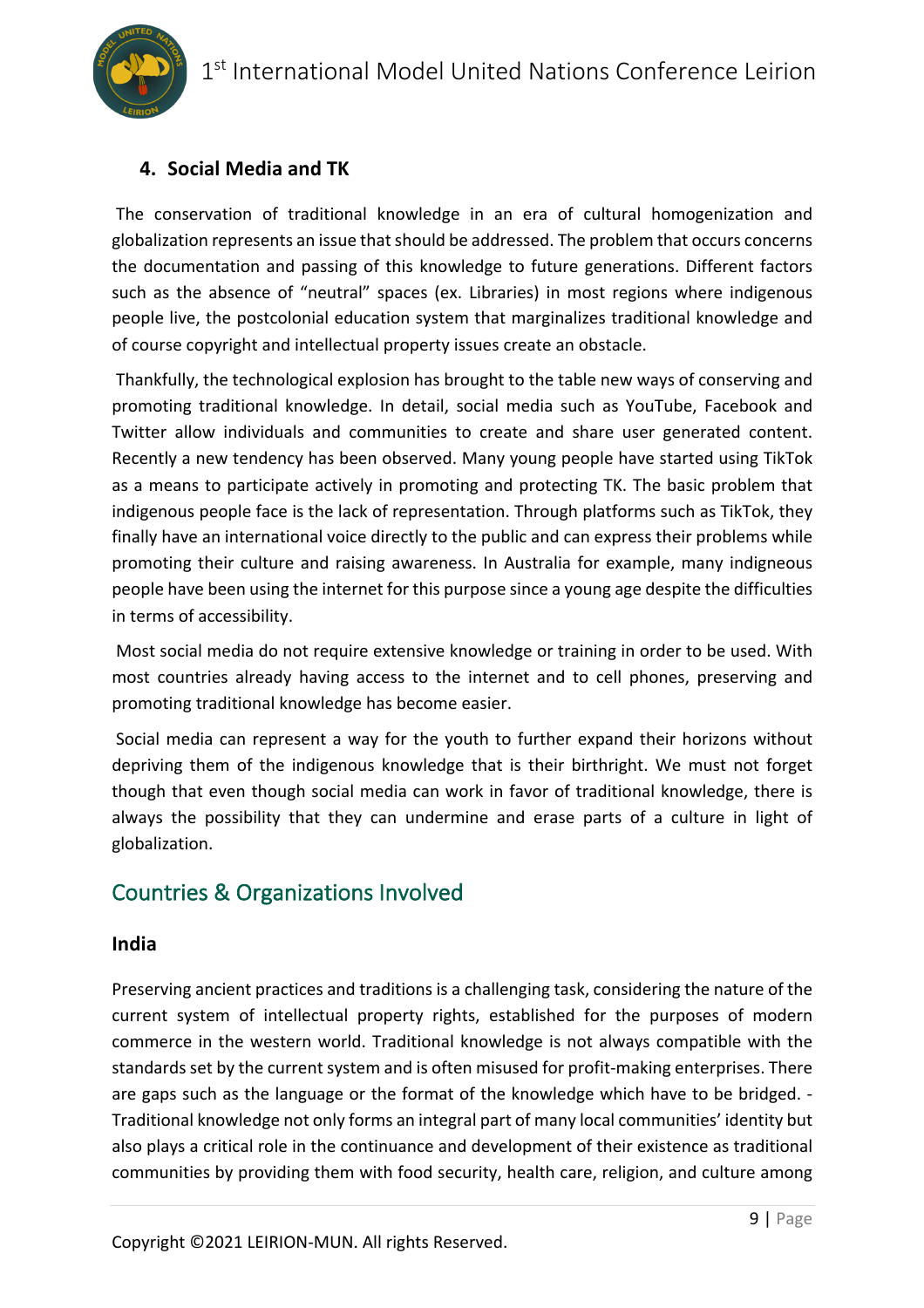

others. India is a leading example in overcoming these divergences, with the development of a traditional knowledge database also called Traditional Knowledge Digital Library (TKDL)<sup>11</sup>. India possesses a wealth of ancient knowledge and has increasingly been under threat of being neglected and misappropriated by third parties. The collaborative project between the Council of Scientific and Industrial Research (CSIR) and the Department of AYUSH was the genesis of the TKDL database created with the intention of disenabling intellectual property offices around the world to erroneously grant patents on India's traditional knowledge<sup>12</sup>. The high number of wrongly granted patents in western countries such as the United States or Europe highlights the issue that is now being addressed through the TKDL. This database is a tool to assist in bridging the existing gaps, which have permitted patent examiners to justify their already granted patents, by pointing at the fact that the TK couldn't be found in their searches and therefore was not considered when granting the patent. The database has allowed for the patent's to be revoked and the protection of existing traditional knowledge.

## **Australia**

Australia represents one of the regions around the world that is inhabited by major tribal groups, namely the Aboriginal and Torres Strait Islander people. In 2018-2019 the Indigenous knowledge consultations took place<sup>13</sup>. From that, five important themes emerged:

- 1. The control that IP may have on their knowledge and how it is used,
- 2. The measures needed to prevent unauthorised usage of this knowledge and the sanctions that may follow,
- 3. Governmental representation and the need to be recognised as owners of that knowledge,
- 4. The demand for respect of their protocols and the knowledge they offer.

With a bad history of treating indigenous people, Australia has made baby steps in supporting them. For example, 31% of Indigenous Australian adults reported a high level of distress in 2018-2019 which increased from 27% in 2004-2005. At the same time, a little bit more than 50% of indigenous people complete the basic 12 years of education required by the government to proceed with a bachelor's degree. Poverty, stigmatization by the police and racism in the work also play a grand role as to why Australia still needs to revise laws and focus more on a small but important part of its region.

<sup>11</sup> WIPO *About the Traditional Knowledge Digital Library*

https://www.wipo.int/meetings/en/2011/wipo\_tkdl\_del\_11/about\_tkdl.html

<sup>12</sup> WIPO Magazine: 2011https://www.wipo.int/wipo\_magazine/en/2011/03/article\_0002.html

<sup>13</sup> Australian Government: 2021 https://www.ipaustralia.gov.au/understanding-ip/getting-startedip/indigenous-knowledge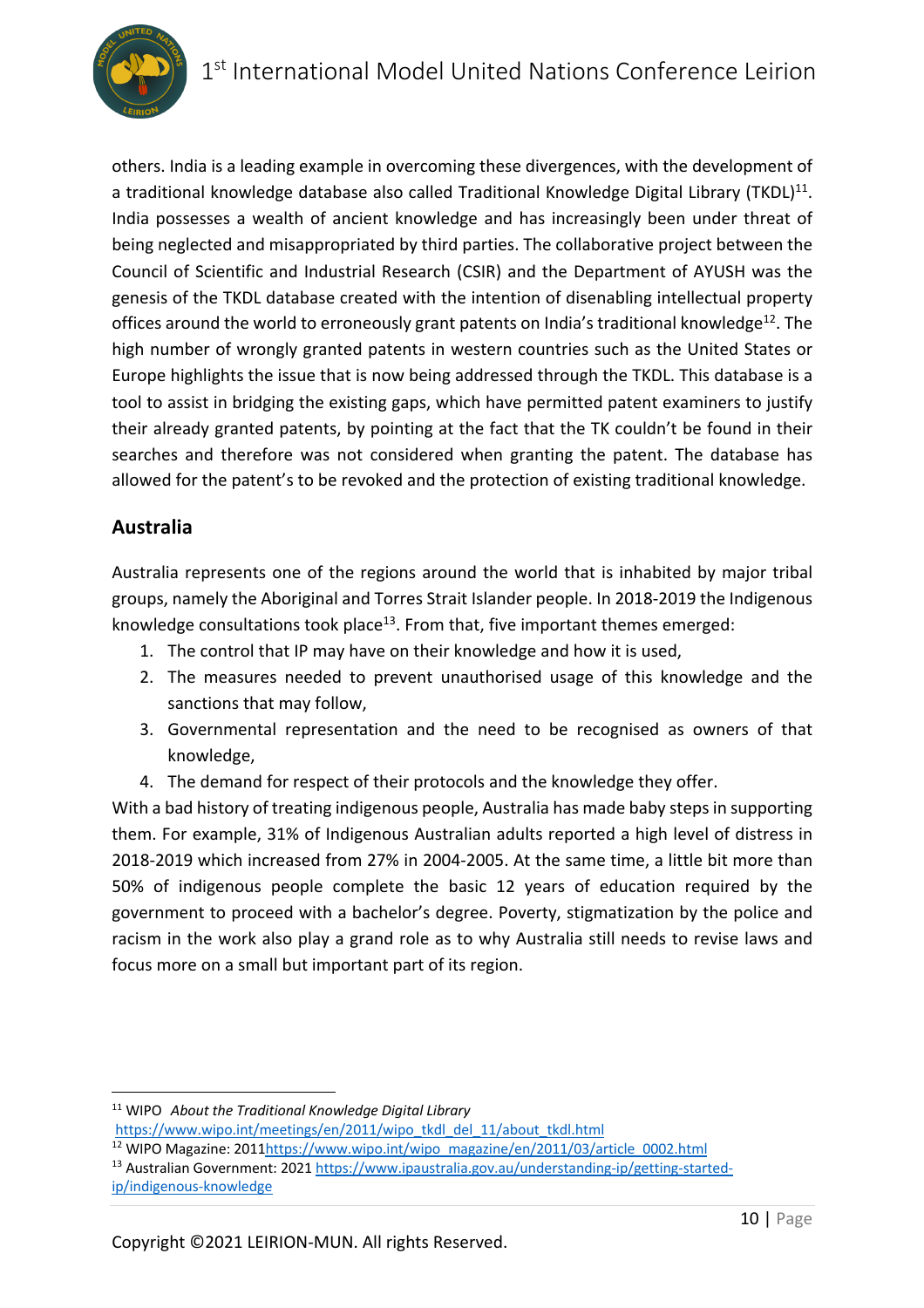

## **New Zealand**

On the other hand, New Zealand may offer some lessons on how to handle such delicate matters today. In 1840 the Treaty of Waitangi was signed. It recognized the authority of Maori people, declared the protection of their culture and resources and announced equal treatment as British citizens<sup>14</sup>. In 1975, the Waitangi tribunal was established with the goal to intermediate between the government and the Maoris. Up to this point it has solved more than 50 claims.

The usage also of the media and education helped to settle the relationships between indigenous people and the government. Under the Race Relations Act of 1971, the Office of the Race Relations Conciliator was formed. Its purpose was to promote positive race relations by releasing educational reports for the public. In addition, the 21st century brought the establishment of Maori television in 2004 and the broadcast of the Maori language by main state broadcast networks.

### **Other notable examples**

In 2015, Brazil passed an important law that aimed at regulating access to components of the genetic heritage, protection of and access to associated traditional knowledge and the fair and equitable sharing of benefits for the conservation and sustainable use of Brazilian biodiversity. It was a very important step for a country with a rich Traditional Knowledge record.

Following the same path, the government of Kenya passed in 2016 the Traditional Knowledge and Cultural Expressions Act, which sets as a goal the promotion and protection of traditional knowledge and traditional cultural expressions against exploitation by third parties.

### Indigenous people

In accordance with the United Nations Permanent Forum on Indigenous People, around 370 million people worldwide identify themselves as indigenous. Indigenous communities in Asia, Africa and Latin America utilize their resources (land, water) based on ancient practices. Additionally, in these indigenous communities the term "Rule of Law'' refers to old customary provisions, ancient habits and cultural methods performed over generations.

The WIPO and the relevant UN institutions aim at ensuring that these communities have the necessary information to adapt in today's modern world. WIPO's efforts involve - among other things - empowering indigenous people to make informed decisions about their life and the development of their community.

<sup>14</sup> New Zealand Intellectual Property Office https://www.iponz.govt.nz/about-ip/maori-ip/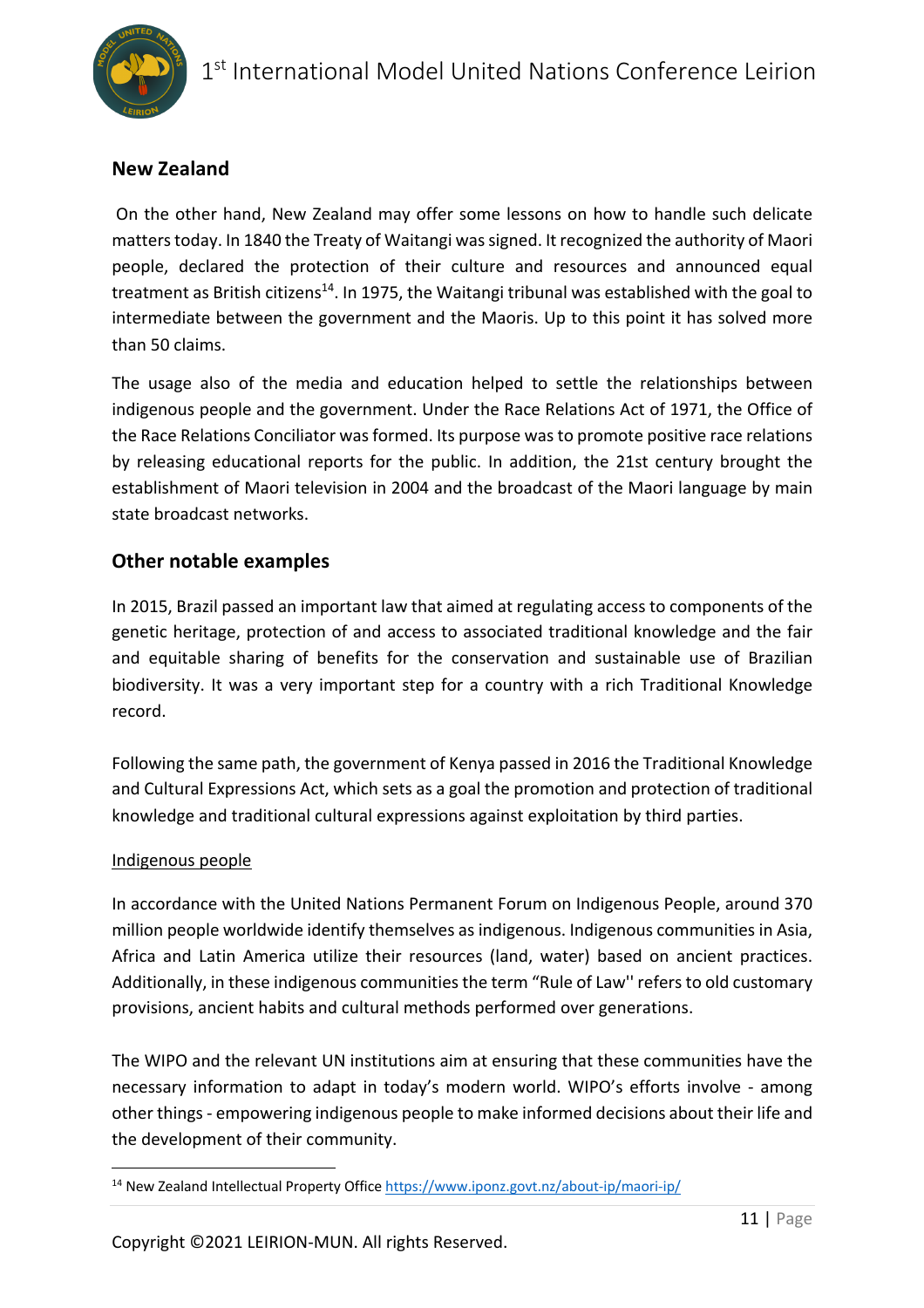

The "raising-awareness" process shall not interrupt their core cultural values. Given the fact that all cultures have positive and negative aspects, the goal of WIPO's project is to maintain the positive cultural practices and progressively alter the negative ones, especially when they no longer serve a community's interests. This cultural progressive evolution can only be achieved when the holders of the cultural and traditional knowledge are informed and able to make their own decisions in the long-run.

#### Industry

In today's industrialized society, companies are key stakeholders in all actions relevant to intellectual property, copyrights and trade. In previous section of this report, the financial aspect of intellectual property and its strong relation with economy and trade was explained. It should not therefore surprise the reader why private companies play an important role in intellectual property discussions.

Their role is equally important when discussing Traditional Knowledge. Traditional knowledge is not so-called because of its ancient character and antiquity; it is the cultural and social identity of the indigenous communities; a living body of knowledge, culture and beliefs that is developed, sustained, and passed on from generation to generation. As such, it is not easily protected by the current intellectual property system, which is based on western legal and financial structure. Typically, protection is granted for a limited period to inventions and original works by named individuals or companies. However, Traditional Knowledge does not enjoy such protection and can be easily exploited by private sector companies.

In fact, recent decades have seen an increased number of private sector companies exploiting traditional knowledge, usually in profitable ways that do not benefit indigenous communities rather the private sector. In order to accomplish that, private companies invoke the idea of "public domain". What is more to say, traditional knowledge allegedly cannot enjoy IP protection, because it is public- it "belongs" to the whole indigenous community,

A particular issue is bioprospecting—the search for useful products derived from natural resources, including plants and animals that can be developed further for commercialization. Private companies Here are two notable examples that paved the way for further discussions<sup>15</sup>.

Bitter root (Quassia amara) is a small red-flowered tree that can be found in Central and South America and that has been used for centuries by Indigenous groups to combat malaria. Without informing or asking for the permission of the indigenous and local communities of French Guiana that helped French "Institut de Recherche pour le

<sup>&</sup>lt;sup>15</sup> U. Nwankwo and C. Kenny: 2021 https://www.cgdev.org/blog/their-knowledge-their-rights-usingtraditional-knowledge-and-intellectual-property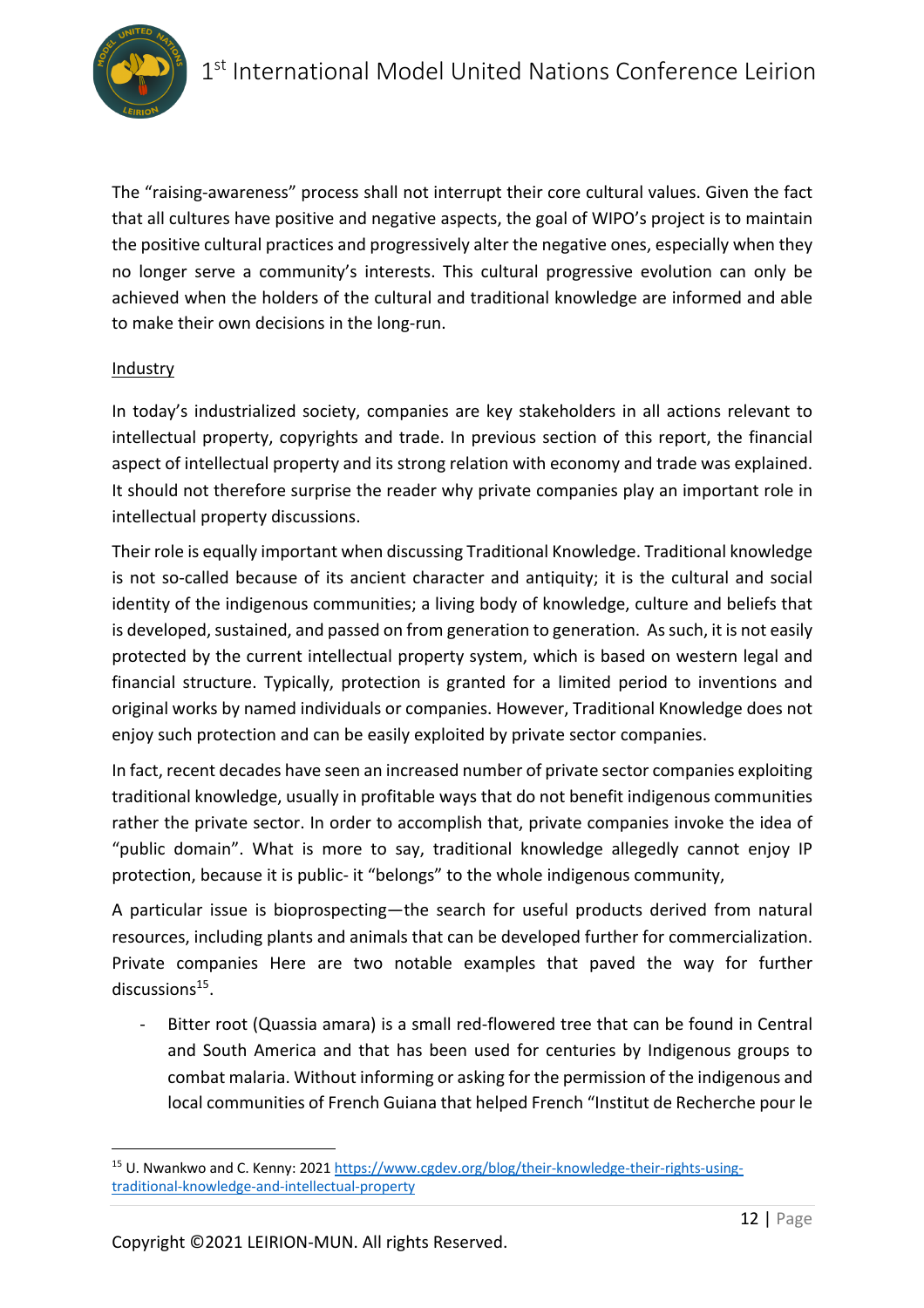Développement" (IRD) isolate the ingredient with antimalarial-activity, and without providing them with means to access the potential malaria drug at an affordable price, the IRD patented the ingredient. The IRD after a lot of pressure agreed to share benefits of the patent with the indigenous communities of French Guiana, and ensured that indigenous people could obtain the medicine at an affordable price.

- For centuries, the San people of Southern Africa used the *hoodia plant* as an appetite suppressant, particularly during hunting expeditions where little food was available for many days. In 1963, the Council for Scientific and Industrial Research (CSIR) decided to grant patent-protection to the plant's appetite-suppressing element, without initially negotiating any agreement with the San people. After San people challenged the lack of compensation for their traditional knowledge, the CSIR and the indigenous community signed a memorandum of understanding in 2002 which called for payments to be provided to the San on an ongoing basis.

In the aftermath of those events, the World Business Council for Sustainable Development (WBCSD) launched a project to engage transnational pharmaceutical companies in a dialogue over the proper role and limits of intellectual property rights (IPRs) in the development of medical biotechnology<sup>16</sup>. During that project three areas of interest that raise broad public concerns were dealt with: Access to Human Genetic Resources, Protection of Traditional Knowledge, and Access to Essential Medicines. The focus of the project was measures companies can take so as to minimize contested IPR issues, given the economic criteria under which they operate. The initiative set important criteria and guidelines that ought to be taken into account by companies.

## **Organizations**

### United Nations

Under the auspices of the United Nations important steps have been taken so as to safeguard indigenous peoples' rights. The United Nations Declaration on the Rights of Indigenous Peoples<sup>17</sup> addresses, among other things, inherent rights to "spiritual traditions, histories and philosophies…their lands, territories and resources", making, thus, an important mention to

<sup>16</sup> W. van den Daele, R. Döbert, A. Seiler 2013

https://www.researchgate.net/publication/254461036\_Protection\_of\_Traditional\_Knowledge\_Deliberations\_f rom a Transnational Stakeholder Dialogue Between Pharmaceutical Companies and Civil Society Organi zations<br><sup>17</sup> United Nations, *United Nations Declaration on the Rights of Indigenous Peoples* 13 September 2007

https://www.un.org/development/desa/indigenouspeoples/declaration-on-the-rights-of-indigenouspeoples.html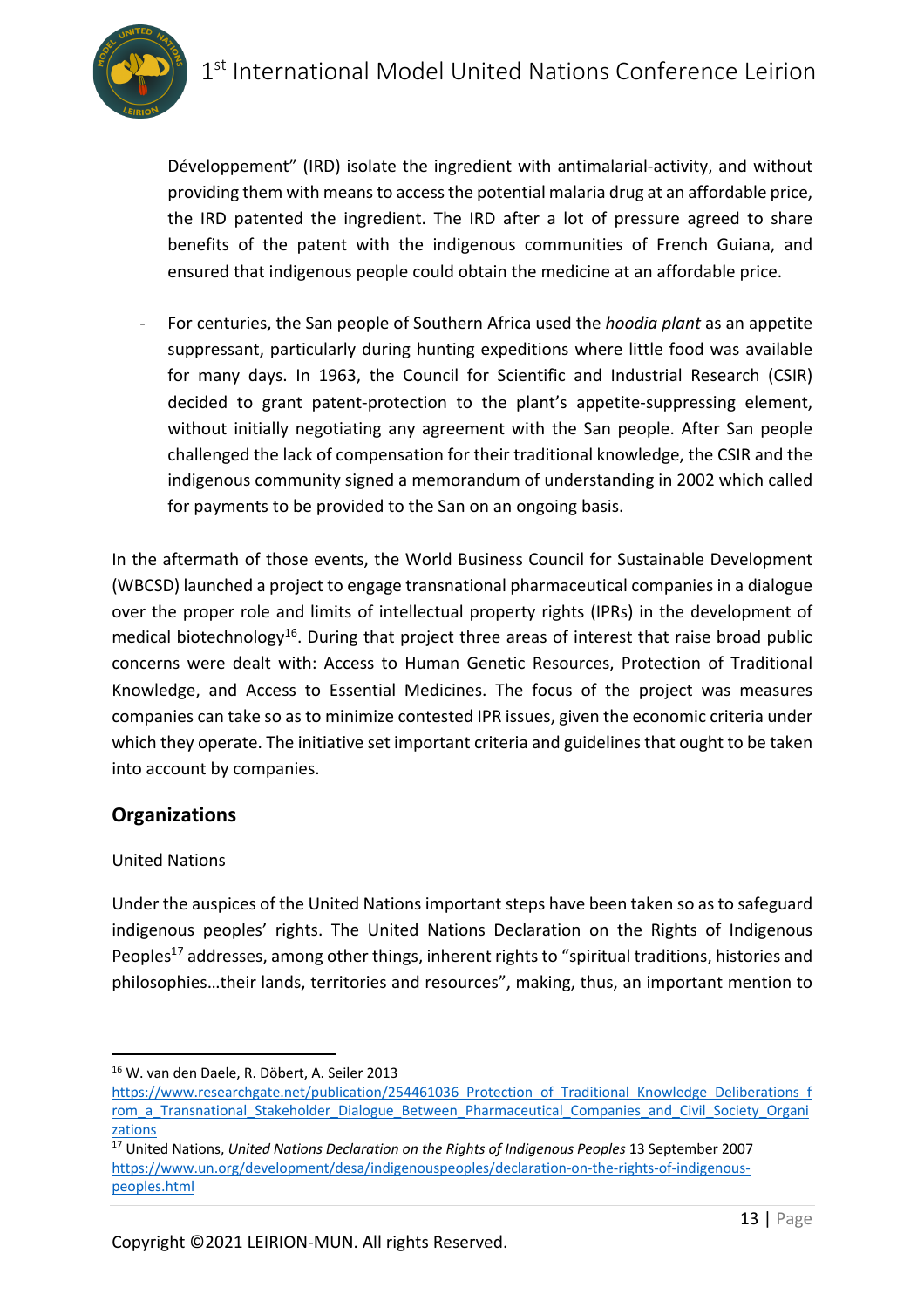

traditional knowledge. The Convention on Biological Diversity<sup>18</sup> and its Nagoya Protocol<sup>19</sup> defend the right of Indigenous societies to hold their knowledge, to control access to it and to benefit from its use. More specifically, Article 8 (j) of the Convention on Biological Diversity refers to "the knowledge, practices and innovations of local and indigenous societies reflecting ancient lifestyles that are related to the protection and constant usage of biological diversity", while the Nagoya Protocol

on Access to Genetic Resources and the Fair and Equitable Sharing of Benefits Arising from their Utilization refers to "traditional knowledge connected with genetic sources".

### World Intellectual Property Organization

The World Intellectual Property Organization<sup>20</sup> is an international organization functioning under the umbrella of UN specialized agencies. It was created in 1967 with the aim of protecting and promoting intellectual property across the World. In order to realize this goal, cooperation among States as well as collaborating with other international organizations is imperative.

In 2000, the WIPO Intergovernmental Committee on Intellectual Property and Genetic Resources, Traditional Knowledge and Folklore was established. The Committee has developed several versions of definitions of traditional knowledge, has defined criteria for its protection and also proposed the introduction of certain sanctions and remedies to combat the misappropriation and misuse of traditional knowledge $21$ .

The Committee since its establishment has been carrying out extensive work and making considerable efforts to develop an internationally acceptable document that can ensure effective protection of traditional knowledge in the long-term. However, in the process of negotiations among states regarding the protection of TK, certain difficulties arose<sup>22</sup>.

Firstly, there is a lack of consensus and clarity about the nature of the document being drafted. Most developing countries want the codification of a legally binding agreement, while member states like the US, EU and Russia aim for a flexible international document that is not binding<sup>23</sup>. Secondly, the question of the number of documents being developed still remains unresolved; it is not clear to the international community whether one document combining the protection of genetic resources, traditional knowledge, and traditional cultural expressions, or three separate independent documents would be more effective<sup>24</sup>. Lastly, there is disagreement as to whether protection should be provided within the intellectual

<sup>18</sup> United Nations, *Convention on Biological Diversity,* 1992 https://www.cbd.int/doc/legal/cbd-en.pdf

<sup>19</sup> United Nations *Nagoya Protocol* 2011 https://www.cbd.int/abs/doc/protocol/nagoya-protocol-en.pdf

<sup>20</sup> https://www.wipo.int/portal/en/index.html

<sup>&</sup>lt;sup>21</sup> WIPO (2019)<br><sup>22</sup> Asiia Sharifullovna Gazizova: 2020 https://www.sciedupress.com/journal/index.php/ijhe/article/view/19323

<sup>&</sup>lt;sup>23</sup> Asiia Sharifullovna Gazizova: 2020<br><sup>24</sup> Asiia Sharifullovna Gazizova: 2020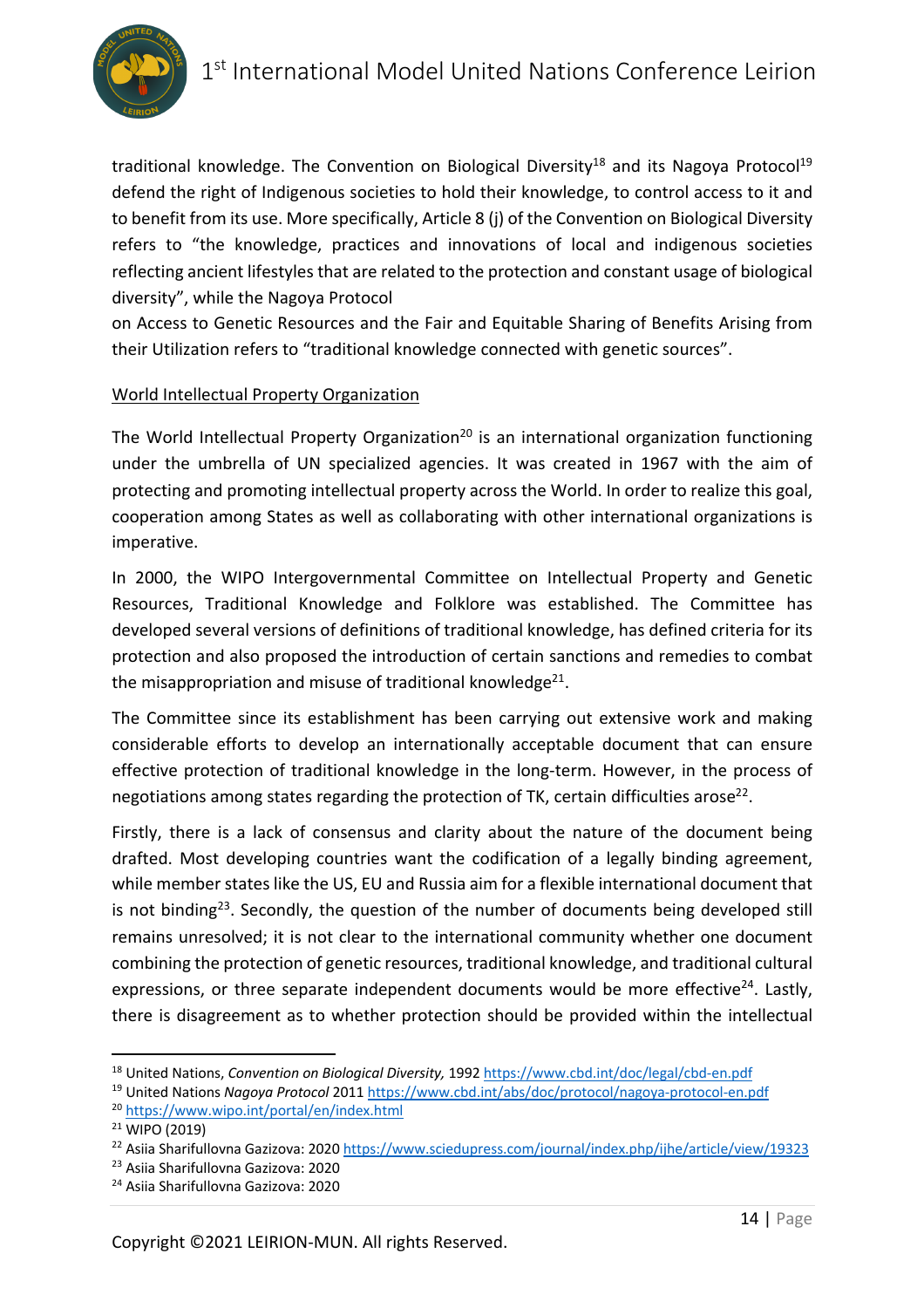

property system or under a human rights approach<sup>25</sup>. If the choice is made in favor of intellectual property, then the question arises about the application of existing intellectual property rights or the development of a system sui genes<sup>26</sup>.

### World Trade Organization

The World Trade Organization has made pioneering steps towards the protection of TK. Within WTO's framework the most important legal instrument if the World Trade Organization's Trade-Related Aspects of Intellectual Property Rights agreement<sup>27</sup>.

The TRIPS Agreement requirement to extend patenting to certain forms of "biological invention" has caused major criticism from many developing countries<sup>28</sup>. What is more to say, the TRIPS Agreement, sadly, facilitates the granting of patents (to third parties, ex. Industries) for products based on genetic resources and associated with traditional knowledge, and has no sufficient provisions to preserve these resources from misappropriation and theft $^{29}$ .

In April 2011, the overwhelming majority of WTO Members required the TRIPS Agreement to be amended so as to include a new article on the disclosure of the origin of genetic resources and / or associated traditional knowledge. However, no changes have been made so far, and discussions are still on-going.

### Food and Agriculture Organization

The Food and Agriculture Organization of the United Nations (FAO) is a specialized agency of the United Nations, fighting against hunger and striving towards improving nutrition and food security in the world.<sup>30</sup> Whilst the FAO itself does not play a direct role in the protection of traditional knowledge, one of its projects called: "Conservation and Adaptive Management of Globally Important Agricultural Heritage Systems" is essential for the preservation of traditional knowledge and agricultural practices. This project is at the forefront of the connecting land-use systems and landscapes with the demands by local communities whilst at the same time taking the environment into consideration through the "Globally Important Agricultural Heritage Systems (GIAHS)<sup>31</sup>

<sup>&</sup>lt;sup>25</sup> Asiia Sharifullovna Gazizova: 2020<br><sup>26</sup> See Addressing the challenge/ b. Possible Solutions/ 2. Traditional Knowledge Protection System (pp. 20-22) <sup>27</sup> WTO, *TRIPS — Trade-Related Aspects of Intellectual Property Rights Agreement* 

https://www.wto.org/english/tratop\_e/trips\_e/trips\_e.htm

<sup>28</sup> Asiia Sharifullovna Gazizova: 2020

<sup>29</sup> Asiia Sharifullovna Gazizova: 2020

<sup>30</sup> https://www.britannica.com/topic/Food-and-Agriculture-Organization

<sup>31</sup> Asiia Sharifullovna Gazizova: 2020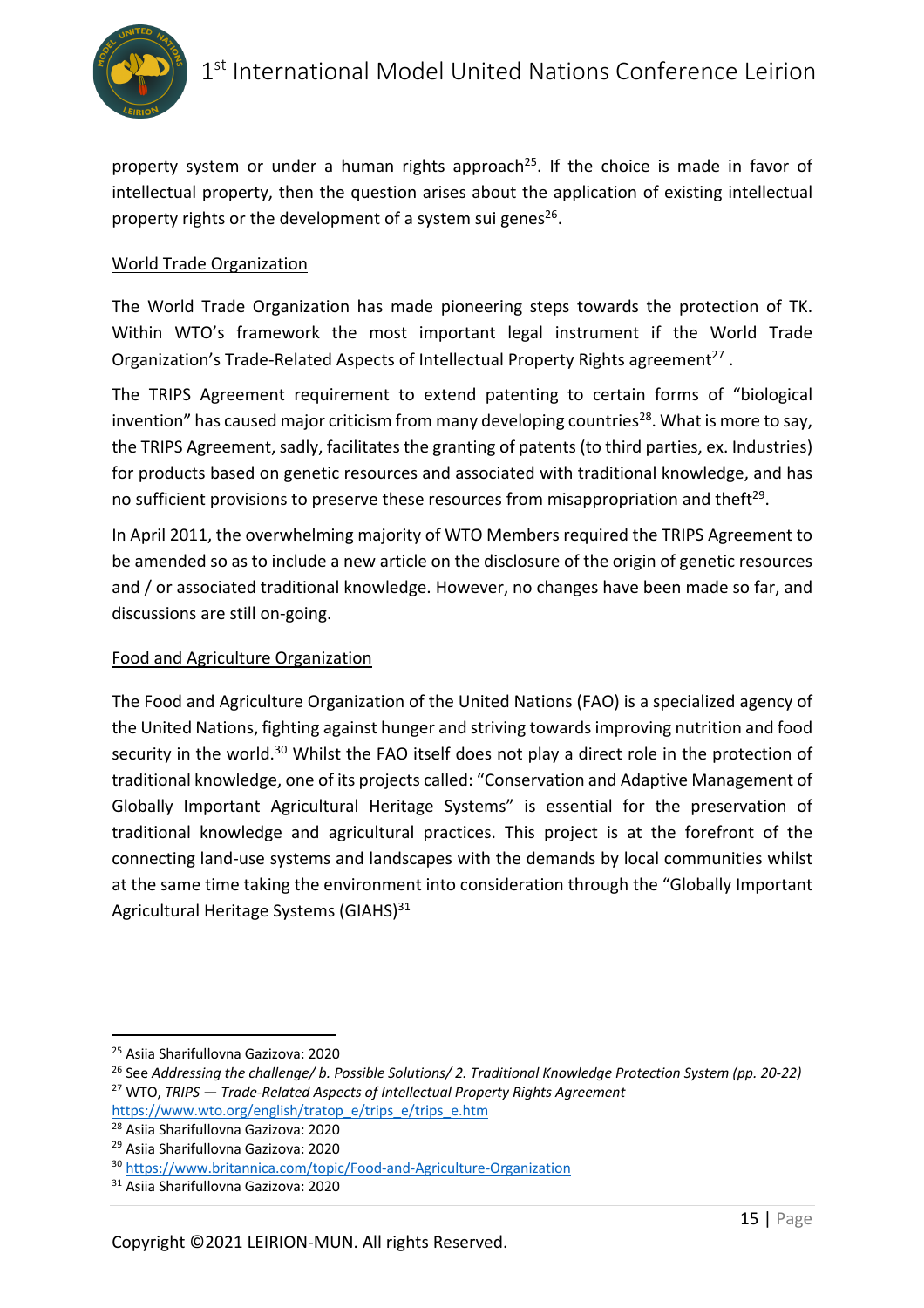

### United Nations Educational Scientific and Cultural Organization

The United Nations Educational, Scientific and Cultural Organisation (UNESCO) is a specialized agency of the United Nations aimed at promoting at "promoting world peace and security through international cooperation in education, the sciences, and culture"<sup>32</sup>. Although, the agency does not have a specific mandate on protecting traditional knowledge, through one of its core missions of safeguarding intangible cultural heritage, the UNESCO still plays a contributing role by setting norms and standards. Specifically, the UNESCO adopted in 2005 the Convention on the protection and promotion of the diversity of cultural expressions<sup>33</sup>. This convention represents one of the first legal acts in which the term "traditional knowledge" linking the idea of traditional knowledge as a source of intangible and tangible heritage.

### World Health Organization

Issues related to the protection of traditional knowledge are raised by this organization in the context of traditional medicine. Traditional medicine is a medicine opposite to allopathic, conventional medicine practiced in western societies. Ultimately, WHO's attention is naturally focused on traditional medical knowledge, and not on the entire body of traditional knowledge, due to the scope of the organization.

## Addressing the Challenge

### **Past actions on the matter**

Developing effective and innovative solutions for specific issues requires first identifying and reflecting on already existing and previous attempts to solve the problem.

One of the most significant steps in addressing and acknowledging indigenous people's issues, generally speaking, was made in 2000 with the establishment of the UN ECOSOC advisory body the "United Nations Permanent Forum on Indigenous Issues"<sup>34</sup>. This forum allowed for open discussions on all matters concerning indigenous people. That same year, within WIPO's mandate of protecting intellectual property vis-à-vis to indigenous people's cultural heritage, the WIPO "Intergovernmental Committee on Intellectual Property and Genetic Resources, Traditional Knowledge and Folklore" (IGC)<sup>35</sup> was created. This committee operates as an

https://en.unesco.org/about-us/introducing-unesco

<sup>34</sup> UN, *Permanent Forum on Indigenous Issues*

https://www.un.org/development/desa/indigenouspeoples/about-us/permanent-forum-on-indigenousissues.html

<sup>32</sup> UNESCO, *UNESCO in brief - Mission and Mandate*

<sup>33</sup> UNESCO, *The 2005 Convention on the Protection and Promotion of the Diversity of Cultural Expressions* https://en.unesco.org/creativity/sites/creativity/files/passeport-convention2005-web2.pdf

<sup>35</sup> WIPO, *Intergovernmental Committee (IGC)*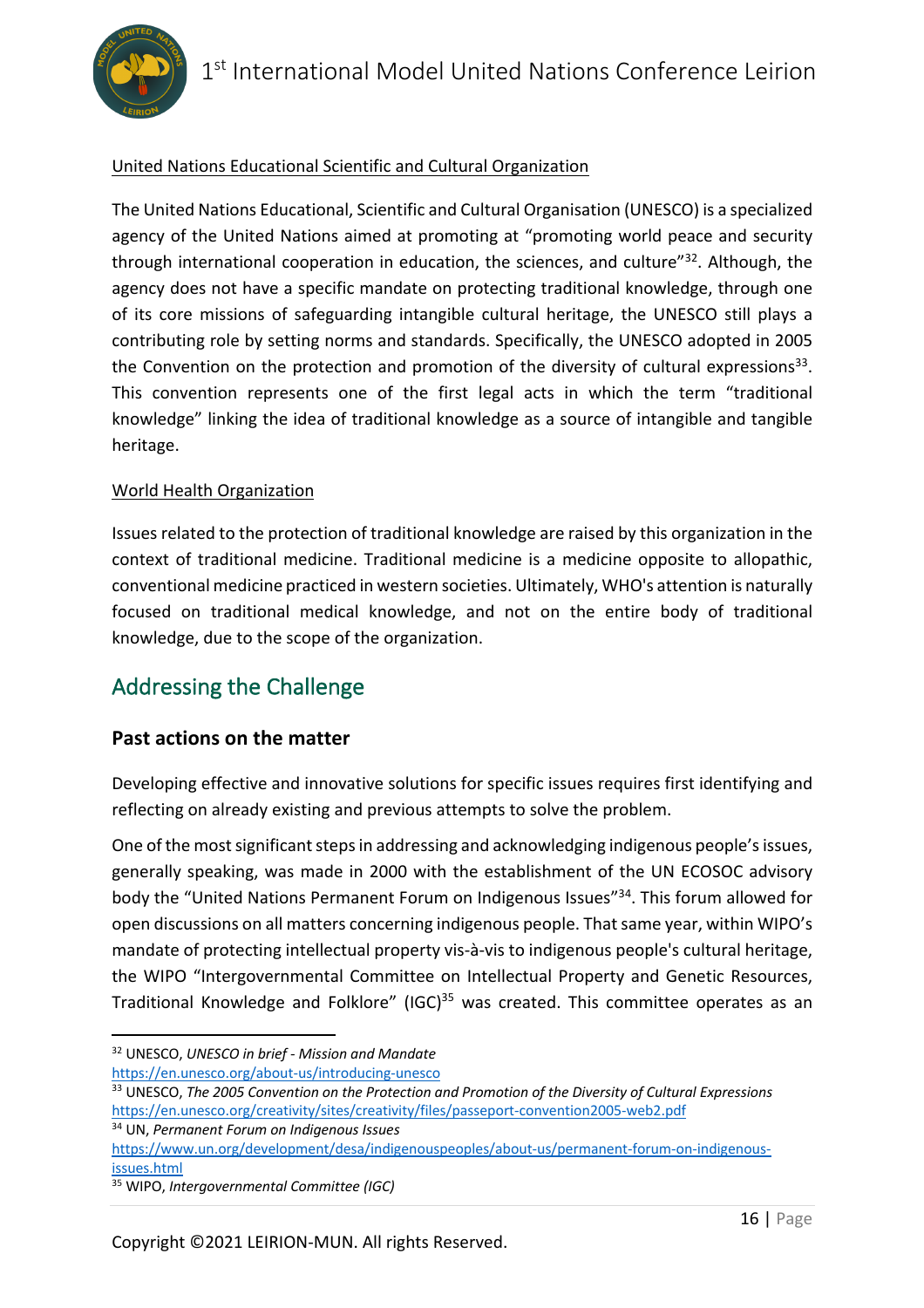

official forum to discuss and negotiate between member states around three main themes: traditional knowledge (TK); Intellectual property (IP) and genetic resources (GRs).

Skills and practices, knowledge, know-how and innovations, which inherently define all traditional communities, do not easily fit in with the patentable contents of the current intellectual property system. The current format of copy rights and cultural protection is reminiscent of historical developments which have favored western cultures who saw the value in certain traditional practices and materials whilst ignoring indigenous people's interests. Combined with a lack of recognition and lack of an internationally accepted definition of TK there is growing demand and need to better protect TK.

In turn this has prompted WIPO, in 2009, to commit themselves to work towards developing an adequate international legal instrument in order to ensure effective protection. These are developments working towards holding countries accountable for inadequate recognition and misappropriation of TK through declarations, action plans and ideally formal binding treaties for countries choosing to ratify.

### **Possible Solutions**

### Representation and Funding

When discussing solutions to protect traditional knowledge of indigenous people, one of the most relevant issues to be tackled is how to effectively involve indigenous people in the process. Indigenous people are at the heart of this issue and should play an active role in the negotiations and deliberations. The WIPO Voluntary fund exists specifically to facilitate the participation of indigenous people in the deliberations of the ICG forum. However, the extent of the support the fund can provide relies solely on donations and highlights one of the most critical concerns of progress which is the lack of monetary funds. The process needs to be adjusted accordingly to the needs and demands linked to the level of involvement indigenous people would like to have. Cooperation on a domestic - between governments and indigenous communities - and on an international - among governments, organizations and companies level is a key solution. What is more to say, governments should respect and protect all rights granted to indigenous people by establishing or adjusting the existing representation system, creating new regulations governing the TK copyright and patent system and facilitating negotiations between indigenous communities, companies and researchers.

### Traditional Knowledge protection system

The copyright protection of traditional knowledge of indigenous peoples is necessary to preserve the existence of indigenous peoples. As stated before the traditional knowledge of

https://www.wipo.int/tk/en/igc/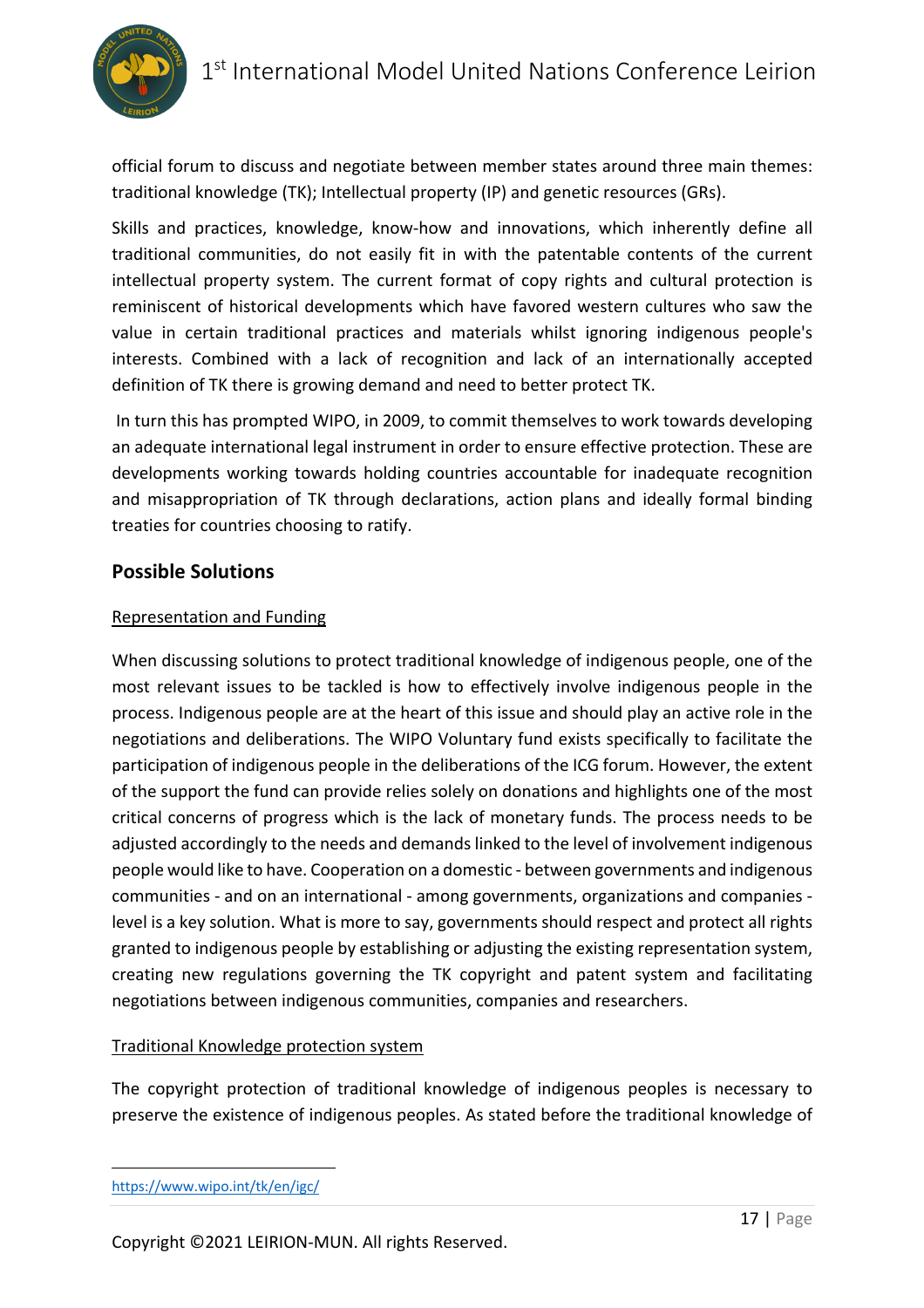

indigenous peoples will help with the broader issues of society such as climate change and food security. However, the marginalization of Indigenous peoples had as a result limited action to protect their traditional knowledge. On top of that there is no international legal instrument (treaty or convention) that governs the issue of the TP copyright protection system.

In general, the ways to protect the traditional knowledge of indigenous peoples have been proven difficult. Since intellectual property knows various categories, deciding under which traditional knowledge should be categorized is not determined. Furthermore, given the fact that Intellectual property laws do not grant permanent protection, the problem arises that traditional knowledge won't have continuous protection as new generations of Indigenous peoples come about.

There are two methods through which traditional knowledge can be protected. The first is positive protection, which means the enactment of laws, rules and regulations, royalties, access and benefit sharing provisions etcetera. The second is a defensive mechanism. According to this mechanism steps must be taken so as to prevent the acquisition of intellectual property rights over traditional knowledge.

The final option - that has been supported by indigenous communities- is to consider TK Sui Generis. It is Latin for 'of its own kind'. A Sui generis law system would provide for TK a separate protection system, meaning it would consider it a special category of international property law. At this point it should be further highlighted that there is an international debate over the term "Indigenous" in view of Sui Generis regulations; which communities shall be defined as indigenous and under which criteria? Undoubtedly, the umbrella term "Indigenous people" includes a variety of communities spread across the word each with their own specific issues requiring their own tailored solutions ultimately highlighting the necessity of their input. For this specific reason, the "simple" definition shall be used: indigenous peoples are self-identifiable as a people, wholly or partially self-governed, and live within a larger nation.

Beyond these measures, Indigenous and local communities to whom traditional knowledge belongs should be the primary custodians of this knowledge; it should be the choice of each indigenous community to use and benefit from the resulting IP protection or even refuse to use the traditional knowledge in particular innovations or publications. That is why legal support should be provided to the communities, so as to make and enforce those decisions.

Another important factor that need to be addressed is the lack of an international agreement. As mentioned before, WIPO member-states are currently deliberating over the composition of an international agreement. The UN should further facilitate these efforts and promote the participation of indigenous people representatives in negotiations.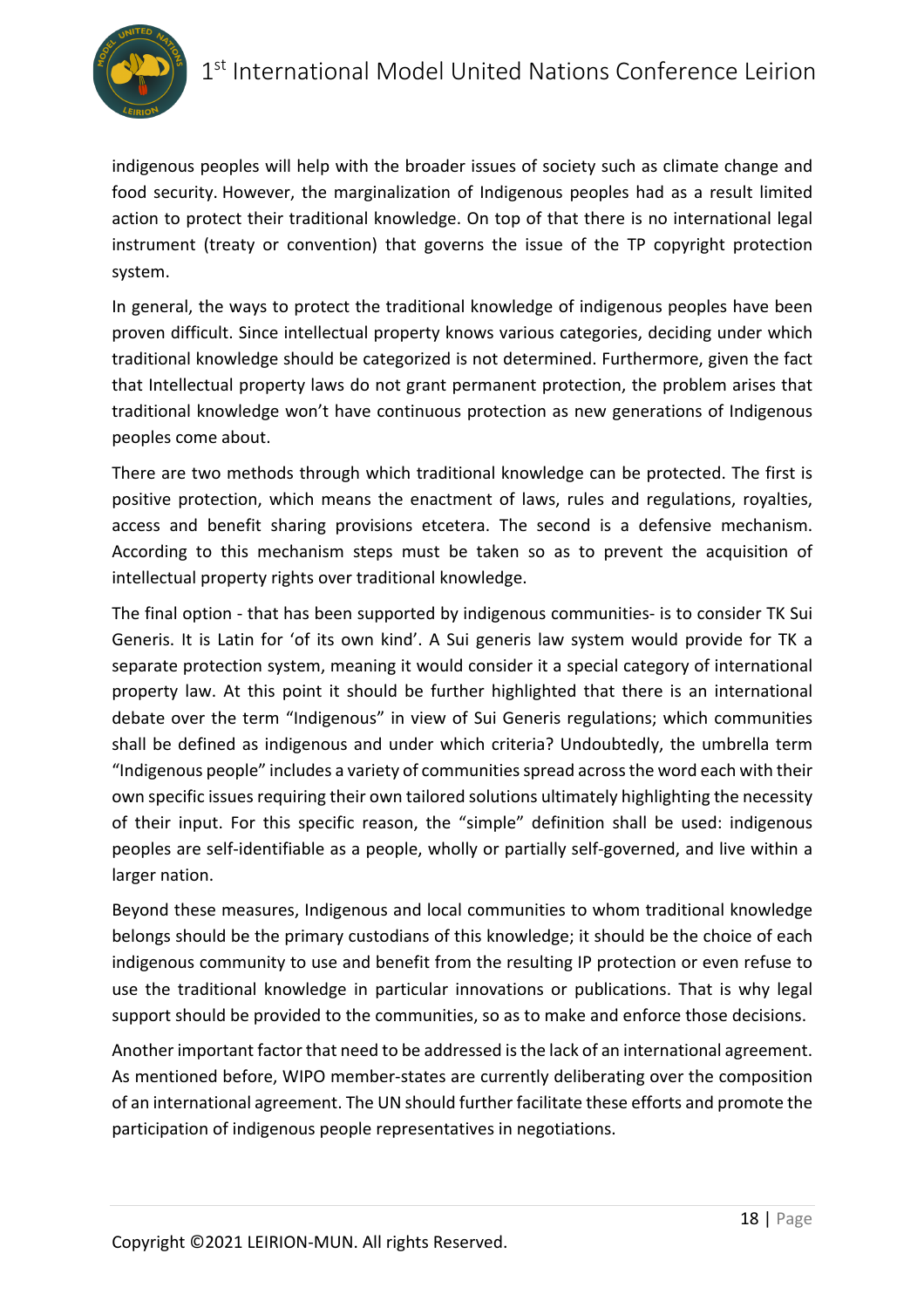

Indigenous people should have a key role not only during negotiations; the system that will be adopted must be based on their needs, tradition and cultural differences. First and foremost, indigenous people - as the holders of TK - should be able to define and choose the aspects of their traditional knowledge that are for public consumption and those that are private and confidential. The international community should further ensure that indigenous communities shall benefit directly from value-added concepts derived from traditional knowledge, like the commercial use of it. That's why protocols for acquisition of traditional knowledge should be defined by the indigenous community and agreed to by all relevant parties. Lastly, a mechanism should be adopted so as to protect indigenous communities that are extremely vulnerable to unfair exploitation because of lack of experience with western, monetary-based systems of resource sharing.

#### Misusage and disappearance danger

As analyzed before, Traditional Knowledge is threatened to disappear, while less people become holders of it. Documenting and digitizing TK-related information in the form of a TK Digital Library is proving to be an effective means of preserving TK and of preventing its misappropriation by third parties. The creation of such a database or repository should be facilitated by governments - on a domestic level - and by the WIPO - on an international level. Making this information publicly available on a global scale creates a level of transparency around traditional knowledge that can serve to minimize the risk of exploitation.

#### Social Media and TK

Though a big progress has been observed concerning technological progress in western countries, there is always a need to further push the funding of internet extensions in remote areas. The Internet can be used as a tool to promote the idea of TK Copyright Protection system as it is rather unknown to the public. Simultaneously, Internet access can be proven a great tool when it comes to documenting and evolving TK with modern practices and ideas. Local communities can encourage the creation of kiosks and libraries where people can access this kind of databases and limit the individual costs.

#### Bio-Piracy

In view of the nature of this new phenomenon, the revision of Intellectual Property Laws covering biological resources and knowledge is deemed necessary. Each country can also protect its people. Individually, nations have to take damage-limiting measures such as the exclusion of plants and animals from patentability. On an intergovernmental level, the establishment of national agreements that bind each state for the collection and usage of biological resources associated with them, should be a priority.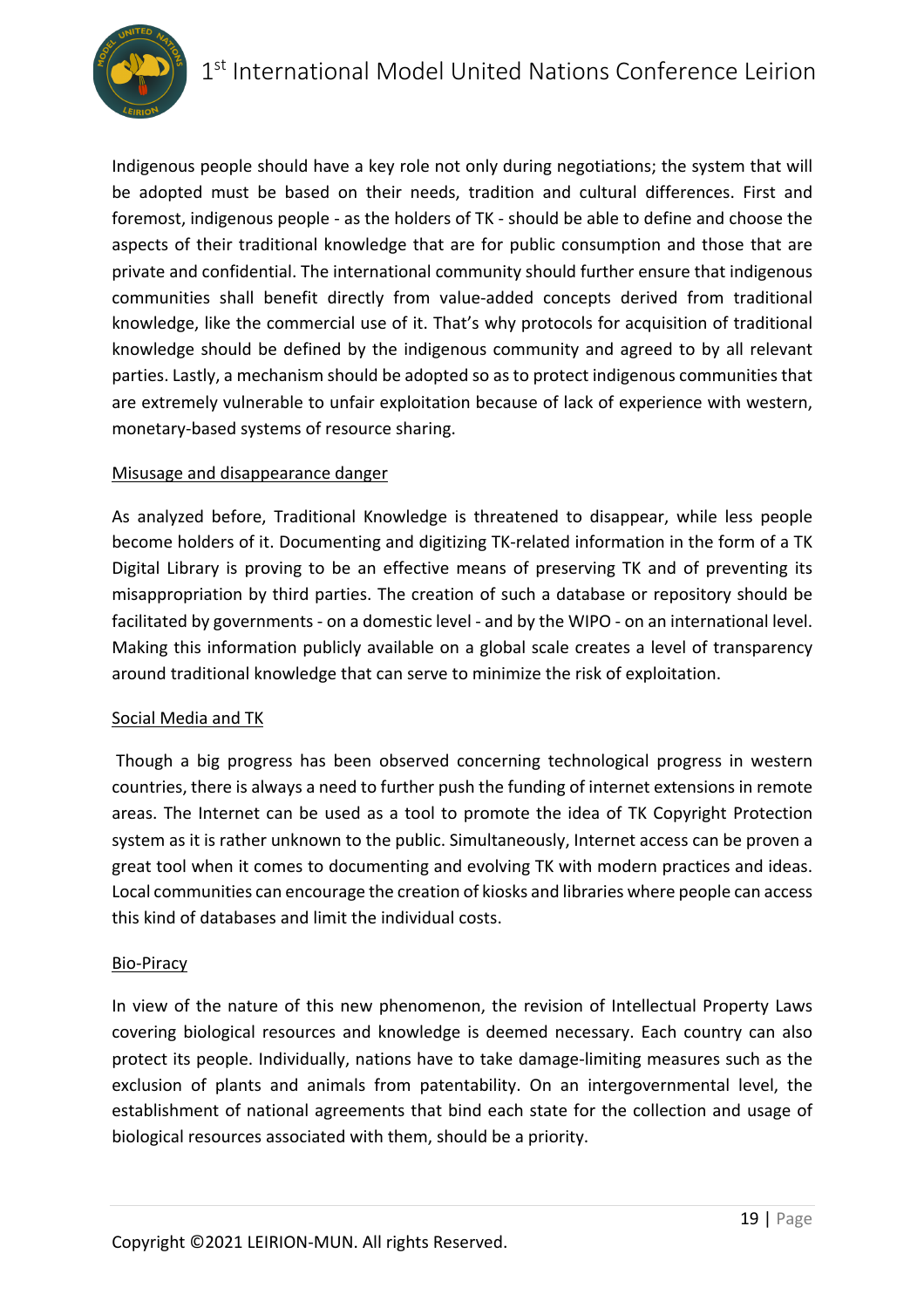

## Bibliography

- "Agreement on Trade-Related Aspects of Intellectual Property Rights" *World Trade Organization.* April 15, 1994 https://www.wto.org/english/tratop\_e/trips\_e/trips\_e.htm
- Asmi, R. E. (2017). *Indigenous Representation in the Media and the Importance of Personal Narrative* (Thesis). University of Montana. https://scholarworks.umt.edu/cgi/viewcontent.cgi?article=1186&context=utpp
- Australian Government. (2021, June 2). "Indigenous Knowledge". *IP Australia*. https://www.ipaustralia.gov.au/understanding-ip/getting-started-ip/indigenousknowledge
- Australian Heritage Commission. (2002)."A guide to respecting Indigenous heritage places and values". *National Capital Printing*  https://www.wipo.int/export/sites/www/tk/en/databases/creative\_heritage/docs/ask\_fi rst.pdf
- Carlson, B., & Frazer, R. (2020). "They Got Filters": Indigenous Social Media, the Settler Gaze, and a Politics of Hope. *Social Media + Society*, *6*(2), 205630512092526. https://doi.org/10.1177/2056305120925261
- *"*Convention Establishing the World Intellectual Property Organization", Stockholm, 28 September 1979, *WIPO treaties*, available from http://www.wipo.int/treaties/en/convention/trtdocs\_wo029.html
- "Declaration on Biological Diversity". *United Nations Treaty Series*, June 5, 1992 https://www.cbd.int/doc/legal/cbd-en.pdf
- Dagne Tesh, "Protecting Traditional Knowledge in International Intellectual Property Law: Imperatives for Protection and Choice Modalities" *The Joint Marshal Review of Intellectual Property Law* (2014) https://repository.law.uic.edu/cgi/viewcontent.cgi?article=1343&context=ripl
- Food and Agriculture Organization | United Nations organization. (n.d.). Encyclopedia Britannica. Retrieved September 16, 2021, from https://www.britannica.com/topic/Foodand-Agriculture-Organization
- Gazizova, A. S. "Protection of Traditional Knowledge: The Work and the Role of International Organisations and Conferences". *International Journal of Higher Education*, *9*(8), 95. (2020) https://doi.org/10.5430/ijhe.v9n8p95
- "Intellectual Property Rights History: Everything to Know". *Upcounsel.* Accessed September 3, 2021 https://www.upcounsel.com/intellectual-property-rights-history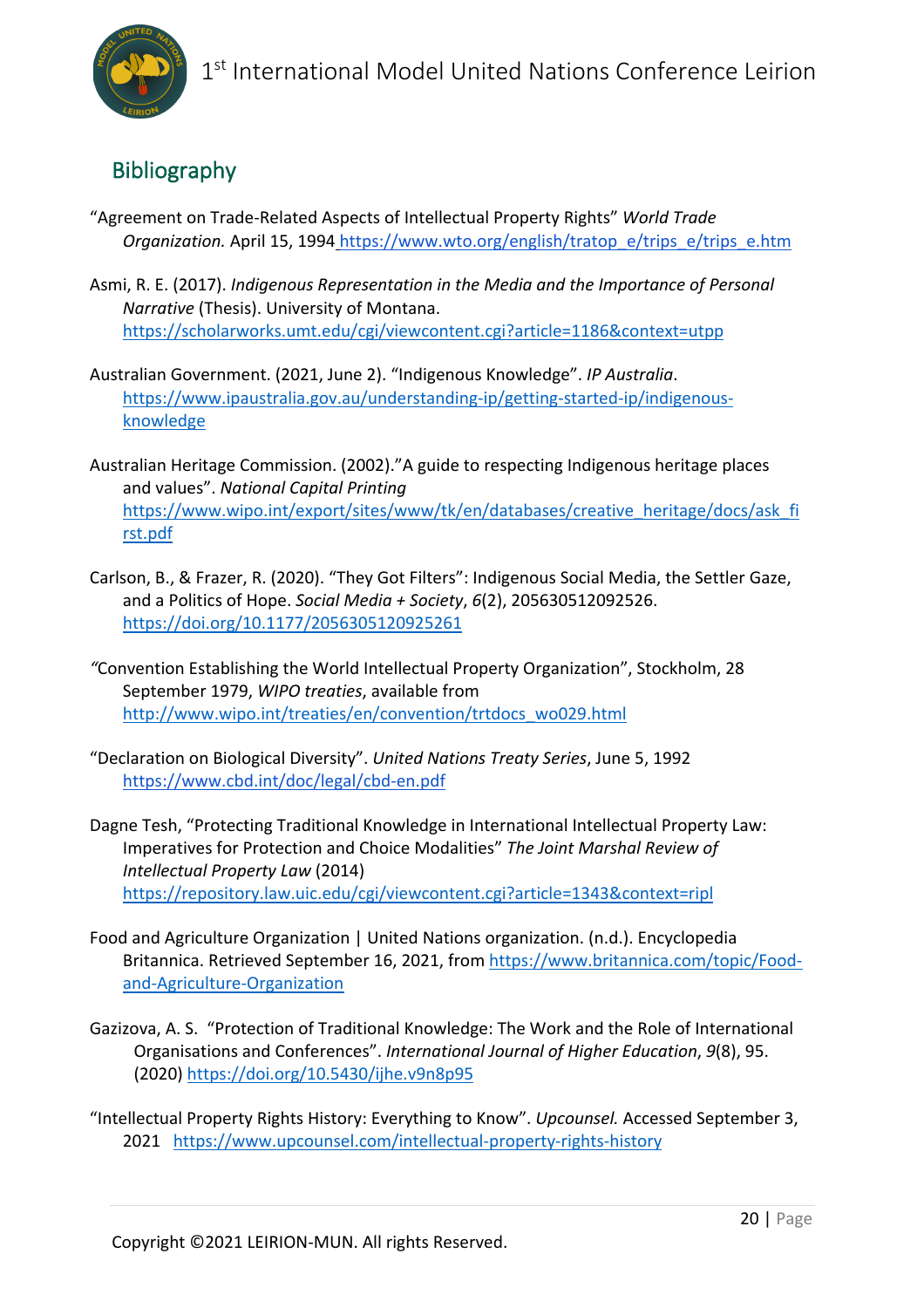

- Jewell Catherine. "Protecting traditional knowledge: a grassroots perspective". *WIPO Magazine,* February 2017. Accessed September 5, 2021 https://www.wipo.int/wipo\_magazine/en/2017/01/article\_0004.html
- "Nagoya Protocol on access to genetic resources and the fair and equitable sharing of benefits arising from their utilization to the Convention on Biological Diversity". *United Nations Treaty Series*. 29 October 2010, https://www.cbd.int/abs/doc/protocol/nagoya-protocolen.pdf
- Nwankwo Ugonma and Kenny Charles. "Their Knowledge, Their Rights: Using Traditional Knowledge and Intellectual Property to Protect Communities". *Center for Global Development*, March 1, 2021. Retrieved September 1, 2021 https://www.cgdev.org/blog/their-knowledge-their-rights-using-traditional-knowledgeand-intellectual-property
- Ogwezzy C. Michael. "Protection of Indigenous or Traditional Knowledge under Intellectual Property Laws: An Examination of Efficacy of Copyright Law, Trade secret and Sui Generis Rights" *ICLR, 2012, Vol. 12, No. 1. pp. 7–37.*  https://sciendo.com/abstract/journals/iclr/12/1/article-p7.xml
- O'Sullivan, D. (2017, October 16). "Why the Indigenous in New Zealand have fared better than those in Canada". *The Conversation*. https://theconversation.com/why-the-indigenous-innew-zealand-have-fared-better-than-those-in-canada-84980
- Ouma Marisella, "Why and how to protect Traditional Knowledge at the International Level" Keynote Addres at Seminar on Intellectual Property and Traditional Knowledge, Geneva,Switzerland, November 25, 2016. *WIPO* https://www.wipo.int/edocs/mdocs/tk/en/wipo\_iptk\_ge\_2\_16/wipo\_iptk\_ge\_2\_1 6\_presentation\_11ouma.pdf
- "Report on indigenous political representation: Introduction and summary." *Global Americans.* October 6, 2017 .https://theglobalamericans.org/2017/10/report-indigenouspolitical-representation-introduction-summary/
- Rice, E. S., Haynes, E., Royce, P., & Thompson, S. C. (2016a). "Social media and digital technology use among Indigenous young people in Australia: a literature review." *International Journal for Equity in Health*, *15*(1). https://doi.org/10.1186/s12939-016- 0366-0
- Schuler Lindsay, "Modern age protection: Protecting Indigenous Knowledge through Intellectual Property Law". *Michigan State International Law Review [Vol.21:3].* Accessed September 2, 2021 https://core.ac.uk/download/pdf/228477982.pdf
- Srividhya Ragavan, "Protection of Traditional Knowledge," Minnesota Intellectual Property Review 2, no. 2 (2001): 1-60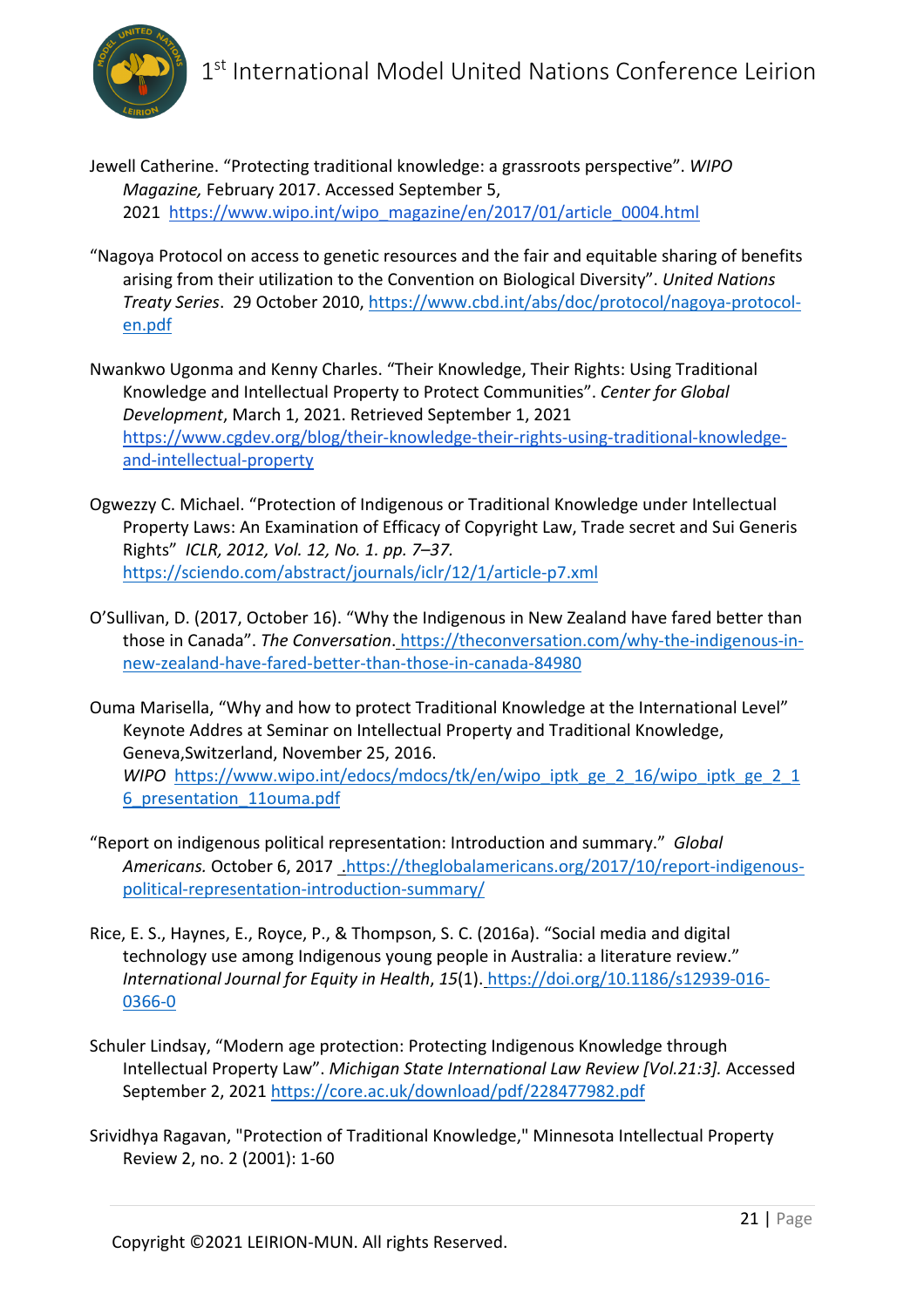

- Tierney, J. (2015). "Funding Indigenous Peoples: Strategies for Support". *Foundation Center.* https://grantcraft.org/wp-content/uploads/sites/2/2018/12/Indigenous\_People\_web.pdf
- "United Nations Declaration on the Rights of Indigenous Peoples' (A/RES/61/295)". *United Nations Treaty Series*. September 13, 2007. https://www.un.org/development/desa/indigenouspeoples/declaration-on-the-rights-ofindigenous-peoples.html
- United Nations. "Permanent Forum on Indigenous Issues" Accessed September 2, 2021 https://www.un.org/development/desa/indigenouspeoples/about-us/permanent-forumon-indigenous-issues.html
- United Nations. "Permanent Forum for Indigenous Peoples.". Accessed September 9, 2021. https://www.un.org/development/desa/indigenouspeoples/unpfii-sessions-2.html
- United Nations Educational, Scientific and Cultural Organization. (2021, July 12). *UNESCO in brief - Mission and Mandate*. UNESCO. https://en.unesco.org/about-us/introducingunesco
- UN Educational, Scientific and Cultural Organisation (UNESCO), *Convention on the Protection and Promotion of the Diversity of Cultural Expressions*, 20 October 2005, 33 C/23 https://en.unesco.org/creativity/sites/creativity/files/passeport-convention2005 web2.pdf
	- United Nations."What Are Un Specialized Agencies, and How Many Are There?". Accessed September 9, 2021. https://ask.un.org/faq/140935.
	- Van den Daele Wolfgang, Döbert Rainer and Seiler Achim. "Protection of traditional knowledge: deliberations from transnational stakeholder dialogue between pharmaceutical companies and civil society organizations". *Social Science Research Center Berlin (WZB), ECONSTOR: The Open Access Publication Server of the ZBW – Leibniz Information Centre for Economics.*

*(*2003) https://www.researchgate.net/publication/254461036\_Protection\_of\_Traditional \_Knowledge\_Deliberations\_from\_a\_Transnational\_Stakeholder\_Dialogue\_Between\_Phar maceutical Companies and Civil Society Organizations

- World Bank. (n.d.). "Indigenous Peoples". *World Bank*. Retrieved September 9, 2021, from https://www.worldbank.org/en/topic/indigenouspeoples#2
- WIPO (n.d-b.). "Background Brief on Traditional Knowledge", *World Intellectual Property Organization.* Accessed September, 4, 2021 https://www.wipo.int/export/sites/www/pressroom/en/briefs/pdf/brief\_tk.pdf
- WIPO. (n.d.). "New Contributions to the WIPO Voluntary Fund". *World Intellectual Property Organization.* Retrieved September 9, 2021, from https://www.wipo.int/tk/en/news/igc/2019/news\_0011.html